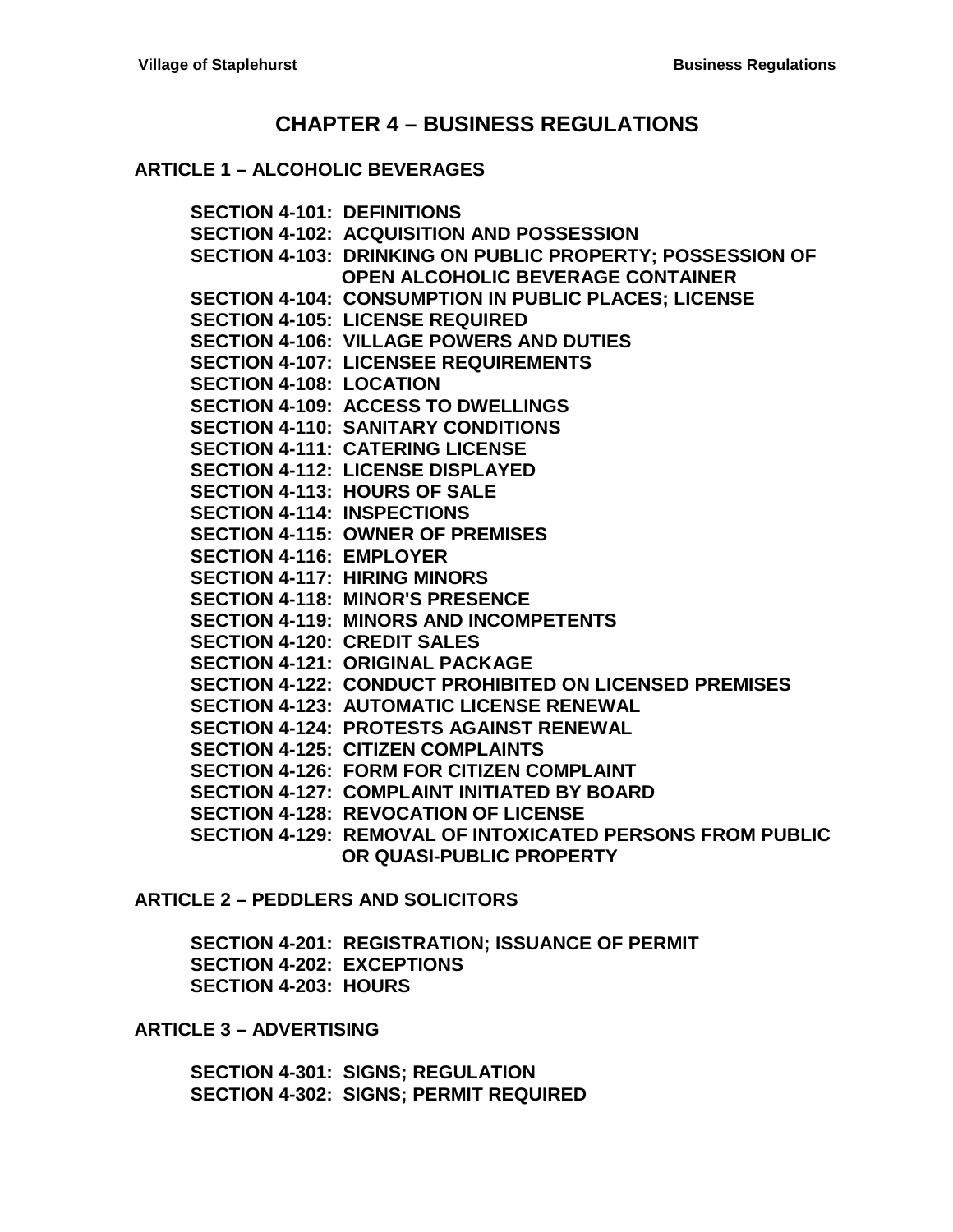**[SECTION 4-303: SIGNS; SIZE](#page-16-3) [SECTION 4-304: HANDBILLS; PROHIBITION](#page-16-4)**

#### **ARTICLE 4 – [OCCUPATION TAXES](#page-18-0)**

**[SECTION 4-401: AMOUNTS](#page-18-1) [SECTION 4-402: FIRE INSURANCE](#page-18-2) COMPANIES [SECTION 4-403: COLLECTION DATE](#page-18-3) [SECTION 4-404: CERTIFICATE](#page-18-4) [SECTION 4-405: FAILURE TO PAY](#page-18-5)**

**ARTICLE 5 – [TRAILER REGULATIONS](#page-20-0)**

**[SECTION 4-501: TERMS DEFINED](#page-20-1) [SECTION 4-502: TRAILER CAMP; PERMIT REQUIRED](#page-20-2) [SECTION 4-503: PERMIT RENEWAL](#page-20-3) [SECTION 4-504: ASSIGNING PERMIT](#page-21-0) [SECTION 4-505: PERMIT REVOCATION](#page-21-1) [SECTION 4-506: UNLAWFUL CAMP](#page-21-2) [SECTION 4-507: UNIT SPACES](#page-21-3) [SECTION 4-508: DRAINAGE](#page-21-4) [SECTION 4-509: PLUMBING FACILITIES](#page-22-0) [SECTION 4-510: WASTE DISPOSAL](#page-22-1) [SECTION 4-511: ELECTRICAL SUPPLY](#page-22-2) [SECTION 4-512: WATER SUPPLY](#page-22-3) [SECTION 4-513: UNLAWFUL PARKING](#page-22-4) [SECTION 4-514: TRAILERS; CONVERSION](#page-22-5) SECTION [4-515: EXCEPTIONS](#page-22-6) [SECTION 4-516: CAMPS LIMITED](#page-23-0) [SECTION 4-517: LIABILITY](#page-23-1) [SECTION 4-518: INSPECTIONS](#page-23-2)**

**ARTICLE 6 – [LOTTERY AND BINGO](#page-24-0)**

**[SECTION 4-601: LOTTERY; SALES](#page-24-1) OUTLET LOCATIONS [SECTION 4-602: LOTTERY; QUALIFICATION STANDARDS](#page-24-2) [SECTION 4-603: LOTTERY; NOTIFICATION OF STATE](#page-25-0) [SECTION 4-604: LOTTERY; PARTICIPATION; RESTRICTIONS](#page-25-1) [SECTION 4-605: BINGO](#page-25-2)**

#### **ARTICLE 7 – [PENAL PROVISION](#page-26-0)**

**[SECTION 4-701: VIOLATION; PENALTY](#page-26-1)**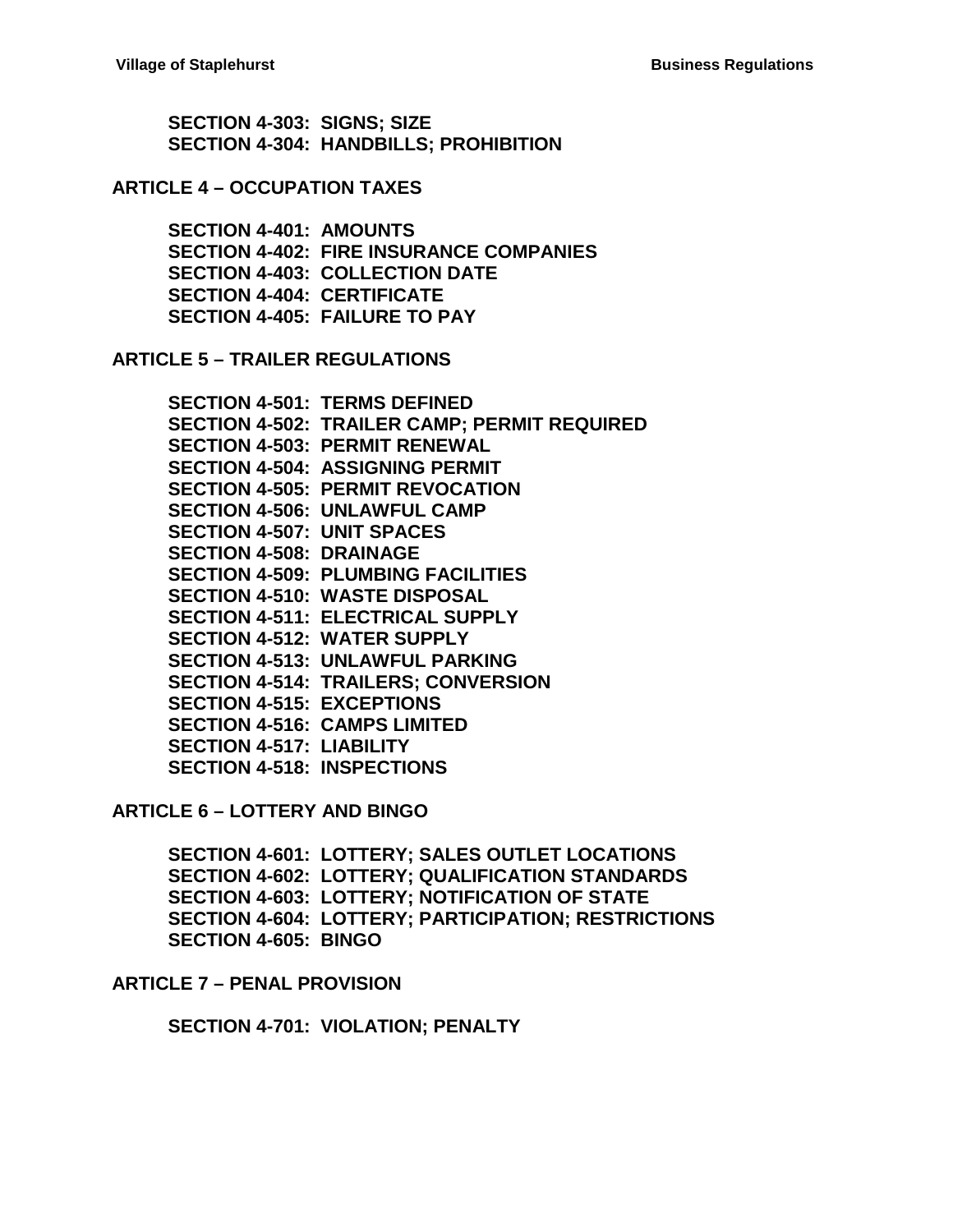# **CHAPTER 4 – BUSINESS REGULATIONS**

# **Article 1 – Alcoholic Beverages**

# <span id="page-2-2"></span><span id="page-2-1"></span><span id="page-2-0"></span>**SECTION 4-101: DEFINITIONS**

All words and phrases herein used are to have the definitions applied thereto as defined in the Liquor Control Act of the State of Nebraska. (Neb. Rev. Stat. §53-103)

# <span id="page-2-3"></span>**SECTION 4-102: ACQUISITION AND POSSESSION**

It shall be unlawful for any person to purchase, receive, acquire, accept, or possess any alcoholic liquor acquired from any other person other than one duly licensed to handle alcoholic liquor under the Nebraska Liquor Control Act. Nothing in this section shall prevent:

A. The possession of alcoholic liquor for the personal use of the possessor and his or her family and guests, as long as the quantity of alcoholic liquor transported, imported, brought, or shipped into the state does not exceed nine liters in any one calendar month;

B. The making of wine, cider, or other alcoholic liquor by a person from fruits, vegetables, or grains or the products thereof by simple fermentation and without distillation, if made solely for the use of the maker and his or her family and guests;

C. Any duly licensed practicing physician or dentist from possessing or using alcoholic liquor in the strict practice of his or her profession, any hospital or other institution caring for sick and diseased persons from possessing and using alcoholic liquor for the treatment of bona fide patients of such hospital or other institution or any drug store employing a licensed pharmacist from possessing or using alcoholic liquor in compounding of prescriptions of licensed physicians;

D. The possession and dispensation of wine by an authorized representative of any church for the purpose of conducting any bona fide rite or religious ceremony conducted by such church;

E. Persons who are 16 years old or older from carrying alcoholic liquor from licensed establishments when they are accompanied by a person not a minor;

F. Persons who are 16 years old or older from handling alcoholic liquor containers and alcoholic liquor in the course of their employment;

G. Persons who are 16 years old or older from removing and disposing of alcoholic liquor containers for the convenience of the employer and customers in the course of their employment; or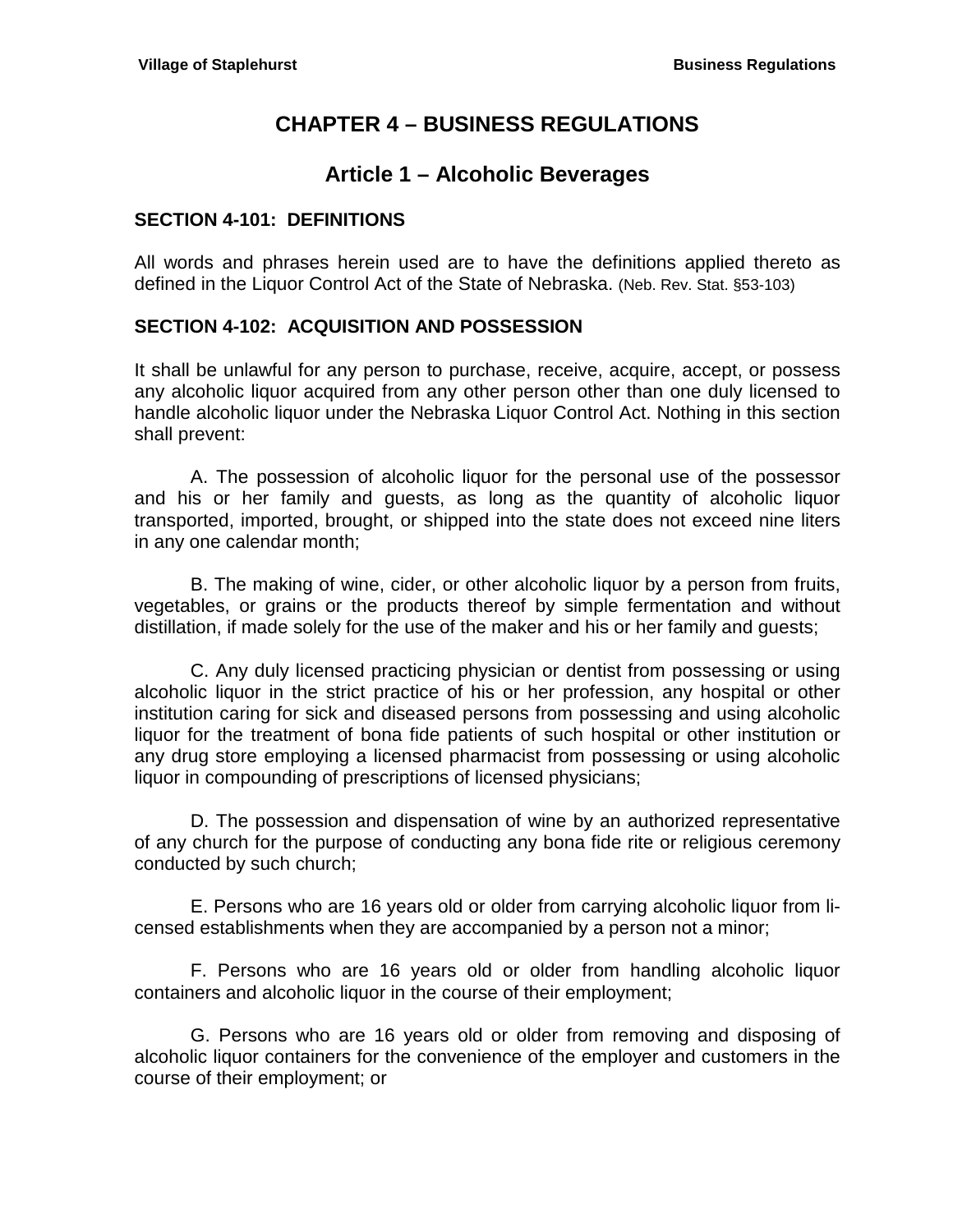H. Persons who are 19 years old or older from serving or selling alcoholic liquor in the course of their employment. (Neb. Rev. Stat. §53-168.06, 53-175, 53-194.03)

# <span id="page-3-0"></span>**SECTION 4-103: DRINKING ON PUBLIC PROPERTY; POSSESSION OF OPEN ALCOHOLIC BEVERAGE CONTAINER**

A. Except when the Nebraska Liquor Control Commission has issued a license as provided in Neb. Rev. Stat. §53-186(2), it is unlawful for any person to consume alcoholic liquor upon property owned or controlled by the state or any governmental subdivision thereof unless authorized by the governing bodies having jurisdiction over such property. (Neb. Rev. Stat. §53-186(1))

B. It is unlawful for any person in the passenger area of a motor vehicle to possess an open alcoholic beverage container while the motor vehicle is located in a public parking area or on any highway in this village.

C. Except as provided in Neb. Rev. Stat. §53-186, it is unlawful for any person to consume an alcoholic beverage (1) in a public parking area or on any highway in this village or (2) inside a motor vehicle while in a public parking area or on any highway in this village.

- D. For purposes of this division:
	- 1. "Alcoholic beverage" means (a) beer, ale porter, stout, and other similar fermented beverages, including sake or similar products, of any name or description containing one-half of one percent or more of alcohol by volume, brewed or produced from malt, wholly or in part, or from any substitute therefor; (b) wine of not less than one-half of one percent of alcohol by volume; or (c) distilled spirits, which is that substance known as ethyl alcohol, ethanol, or spirits of wine in any form, including all dilutions and mixtures thereof from whatever source or by whatever process produced. "Alcoholic beverage" does not include trace amounts not readily consumable as a beverage;
	- 2. "Highway" means a road or street including the entire area within the right-of-way;
	- 3. "Open alcoholic beverage container" means any bottle, can, or other receptacle that (a) contains any amount of alcoholic beverage; and (b) is open or has a broken seal; or (c) the contents of which are partially removed; and
	- 4. "Passenger area" means the area designed to seat the driver and passengers while the motor vehicle is in operation and any area that is readily accessible to the driver or a passenger while in their seating positions, including any compartments in such area. "Passenger area"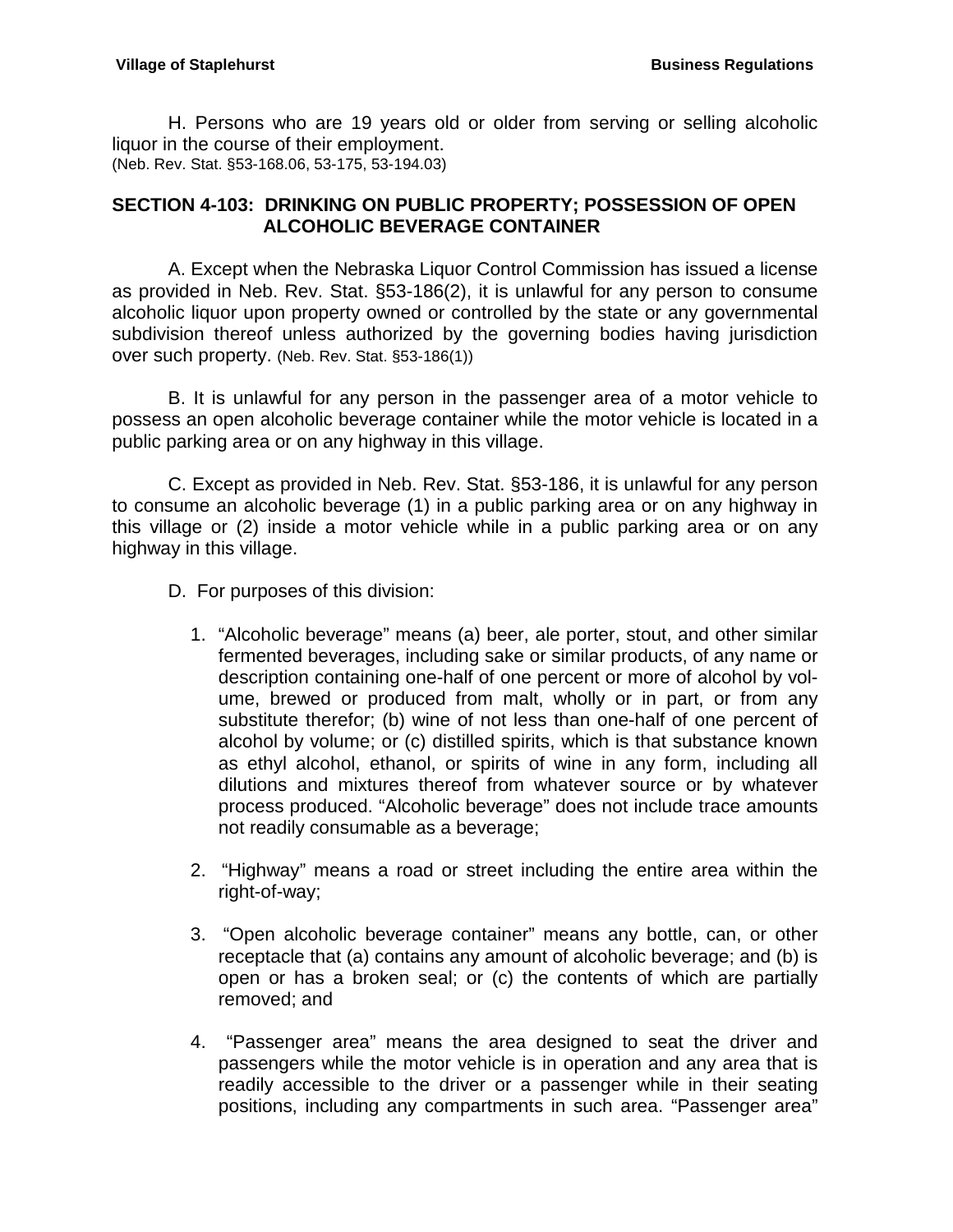does not include the area behind the last upright seat of such motor vehicle if the area is not normally occupied by the driver or a passenger and the motor vehicle is not equipped with a trunk.

(Neb. Rev. Stat. §60-6,211.08)

# <span id="page-4-0"></span>**SECTION 4-104: CONSUMPTION IN PUBLIC PLACES; LICENSE**

It is unlawful for any person owning, operating, managing, or conducting any dance hall, restaurant, café, club or any place open to the general public to permit or allow any person to consume alcoholic liquor upon the premises except as permitted by a license issued for such premises pursuant to the Nebraska Liquor Control Act. It is unlawful for any person to consume alcoholic liquor in any dance hall, restaurant, café, club or any place open to the general public except as permitted by a license issued for such premises pursuant to the Act. This division does not apply to a retail licensee while lawfully engaged in the catering of alcoholic beverages. (Neb. Rev. Stat. §53-186.01)

# <span id="page-4-1"></span>**SECTION 4-105: LICENSE REQUIRED**

It shall be unlawful for any person to manufacture for sale, sell, keep for sale, or to barter any alcoholic liquors within the village unless said person shall have in full force and effect a license as provided by the Nebraska Liquor Control Act. (Neb. Rev. Stat. §53-168.06)

# <span id="page-4-2"></span>**SECTION 4-106: VILLAGE POWERS AND DUTIES**

A. The Village Board is authorized to regulate by ordinance, not inconsistent with the Nebraska Liquor Control Act, the business of all retail, craft brewery, and microdistillery licensees carried on within the corporate limits of the village. (Neb. Rev. Stat. §53-134.03)

B. During the period of 45 days after the date of receiving from the Nebraska Liquor Control Commission an application for a new license to sell alcoholic liquor at retail or a craft brewery or microdistillery license, the Village Board may make and submit to the Commission recommendations relative to the granting or refusal to grant such license to the applicant. (Neb. Rev. Stat. §53-131(2))

C. The Village Board, with respect to licenses within the corporate limits of the village, has the following powers, functions, and duties with respect to retail, craft brewery and microdistillery licenses:

- 1. To cancel or revoke for cause retail, craft brewery and microdistillery licenses to sell or dispense alcoholic liquor issued to persons for premises within its jurisdiction, subject to the right of appeal to the Commission.
- 2. To enter or authorize any law enforcement officer to enter at any time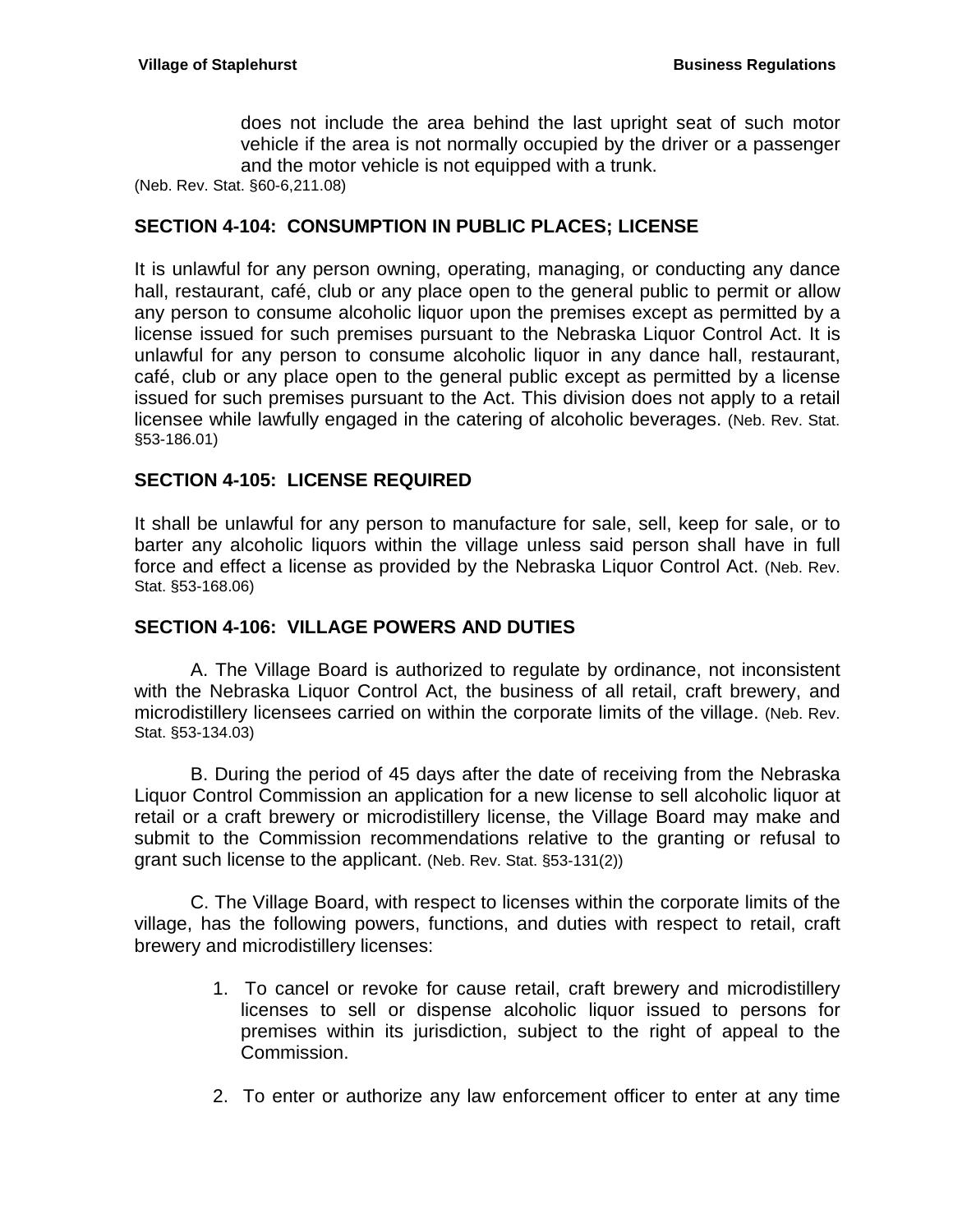upon any premises licensed under the Nebraska Liquor Control Act to determine whether any provision of the Act, any rule or regulation adopted and promulgated pursuant to the Act, or any ordinance, resolution, rule, or regulation adopted by the Village Board has been or is being violated and at such time examine the premises of such licensee in connection with such determination.

- 3. To receive a signed complaint from any citizen within its jurisdiction that any provision of the Act, any rule or regulation adopted and promulgated pursuant to the Act, or any ordinance, resolution, rule or regulation relating to alcoholic liquor has been or is being violated and to act upon such complaints in the manner provided in the act.
- 4. To receive retail, craft brewery and microdistillery license fees as provided in Neb. Rev. Stat. §53-124 and 53-124.01 and pay the same to the village treasurer after the license has been delivered to the applicant.
- 5. To examine or cause to be examined any applicant or any retail, craft brewery or microdistillery licensee upon whom notice of cancellation or revocation has been served as provided in the Act, to examine or cause to be examined the books and records of any applicant or licensee, and to hear testimony and to take proof for its information in the performance of its duties. For purposes of obtaining any of the information desired, the Village Board may authorize its agent or attorney to act on its behalf.
- 6. To cancel or revoke on its own motion any license if, upon the same notice and hearing as provided in Neb. Rev. Stat. §53-134.04, it determines that the licensee has violated any of the provisions of Act or any valid and subsisting ordinance, resolution, rule, or regulation duly enacted, adopted, and promulgated relating to alcoholic liquor. Such order of cancellation or revocation may be appealed to the Commission within 30 days after the date of the order by filing a notice of appeal with the Commission, which shall handle the appeal in the manner provided for hearing on an application in Neb. Rev. Stat. §53-133.
- 7. Upon receipt from the Commission of the notice and copy of application as provided in Neb. Rev. Stat. §53-131, to fix a time and place for a hearing at which the Village Board shall receive evidence, either orally or by affidavit from the applicant and any other person, bearing upon the propriety of the issuance of a license. Notice of the time and place of such hearing shall be published in a legal newspaper in or of general circulation in the village, one time not less than seven and not more than 14 days before the time of the hearing. Such notice shall include but not be limited to a statement that all persons desiring to give evidence before the Village Board in support of or in protest against the issuance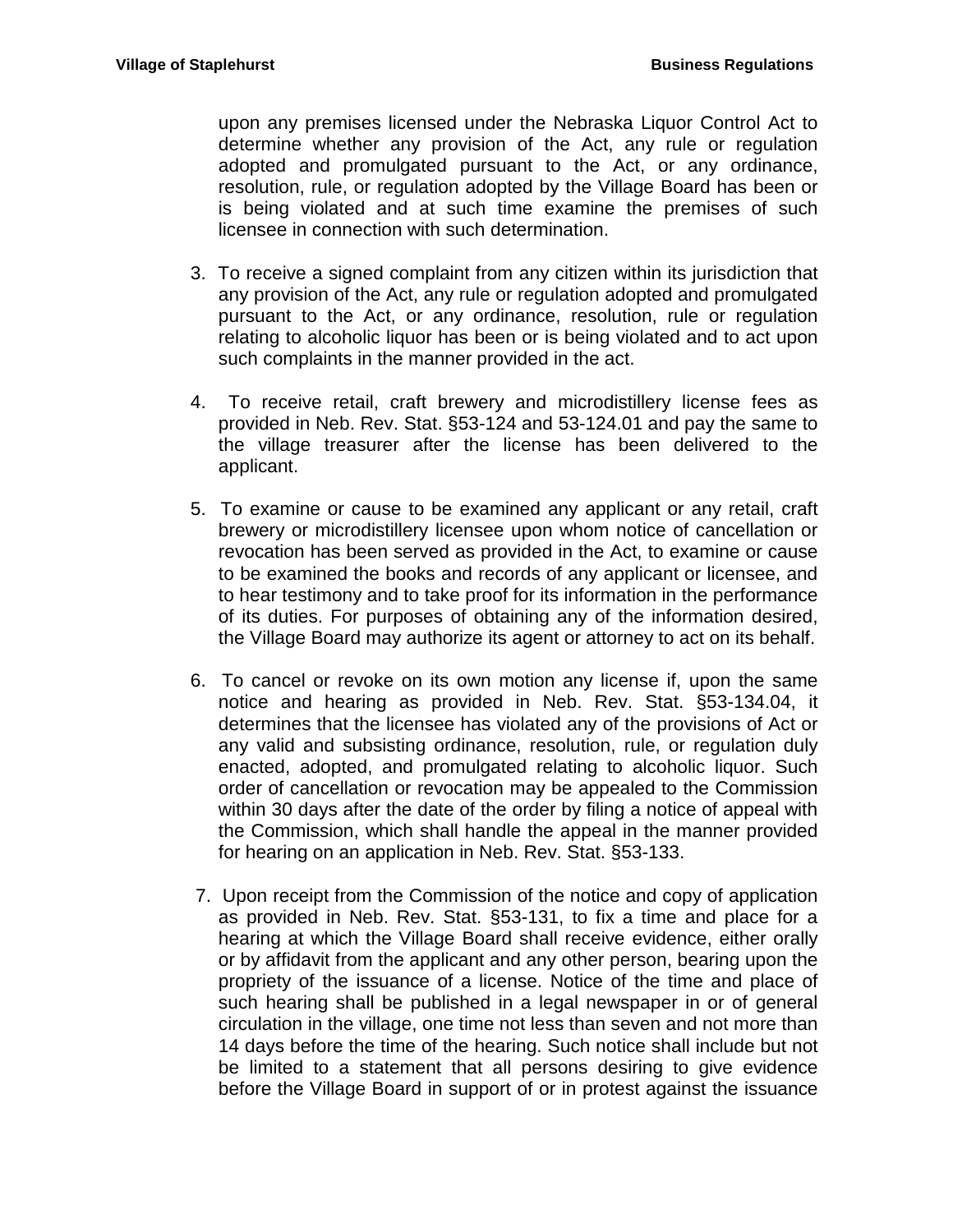of such license may do so at the time of the hearing. Said hearing shall be held not more than 45 days after the date of receipt of the notice from the Commission, and after such hearing the Village Board shall cause to be recorded in the minute record of its proceedings a resolution recommending either issuance or refusal of such license. The village clerk shall mail to the Commission by first-class mail, postage prepaid, a copy of the resolution, which shall state the cost of the published notice, except that failure to comply with this provision shall not void any license issued by the Commission. If the Commission refuses to issue such a license, the cost of publication of notice shall be paid by the Commission from the security for costs.

D. When the Nebraska Liquor Control Commission mails or delivers to the village clerk a license issued or renewed by it, the clerk shall deliver the license to the licensee upon proof of payment of (1) the license fee if, by the terms of Neb. Rev. Stat. §53-124(5), the fee is payable to the village treasurer; (2) any fee for publication of notice of hearing before the Village Board upon the application for license; (3) the fee for publication of notice of renewal, if applicable, as provided in Neb. Rev. Stat. §53-135.01; and (4) occupation taxes, if any, imposed by the village.

E. Notwithstanding any ordinance or charter power to the contrary, the village shall not impose an occupation tax on the business of any person, firm, or corporation licensed under the Nebraska Liquor Control Act and doing business within the corporate limits of the village in any sum which exceeds two times the amount of the license fee required to be paid under the Act to obtain such license. (Neb. Rev. Stat. §53-131, 53-132, 53-134)

# <span id="page-6-0"></span>**SECTION 4-107: LICENSEE REQUIREMENTS**

It shall be unlawful for any person or persons to own an establishment that sells at retail any alcoholic beverages unless said person is a resident of the county in which the premises are located; a person of good character and reputation; a citizen of the United States; a person who has never been convicted of a felony or any Class I misdemeanor pursuant to Neb. Rev. Stat. Chapter 28, Article 3, 4, 7, 8, 10, 11, or 12, or any similar offense under a prior criminal statute or in another state; a person who has never had a liquor license revoked for cause; a person whose premises for which a license is sought meets standards for fire safety as established by the state fire marshal. (Neb. Rev. Stat. §53-125)

# <span id="page-6-1"></span>**SECTION 4-108: LOCATION**

It shall be unlawful for any person or persons to own, maintain, manage, or hold open to the public any establishment for the purpose of selling at retail any alcoholic liquor within 150 feet of any church, school, hospital, or home for aged or indigent persons or for veterans, their wives or children. This prohibition does not apply to any location within such distance when the said establishment has been licensed by the Nebraska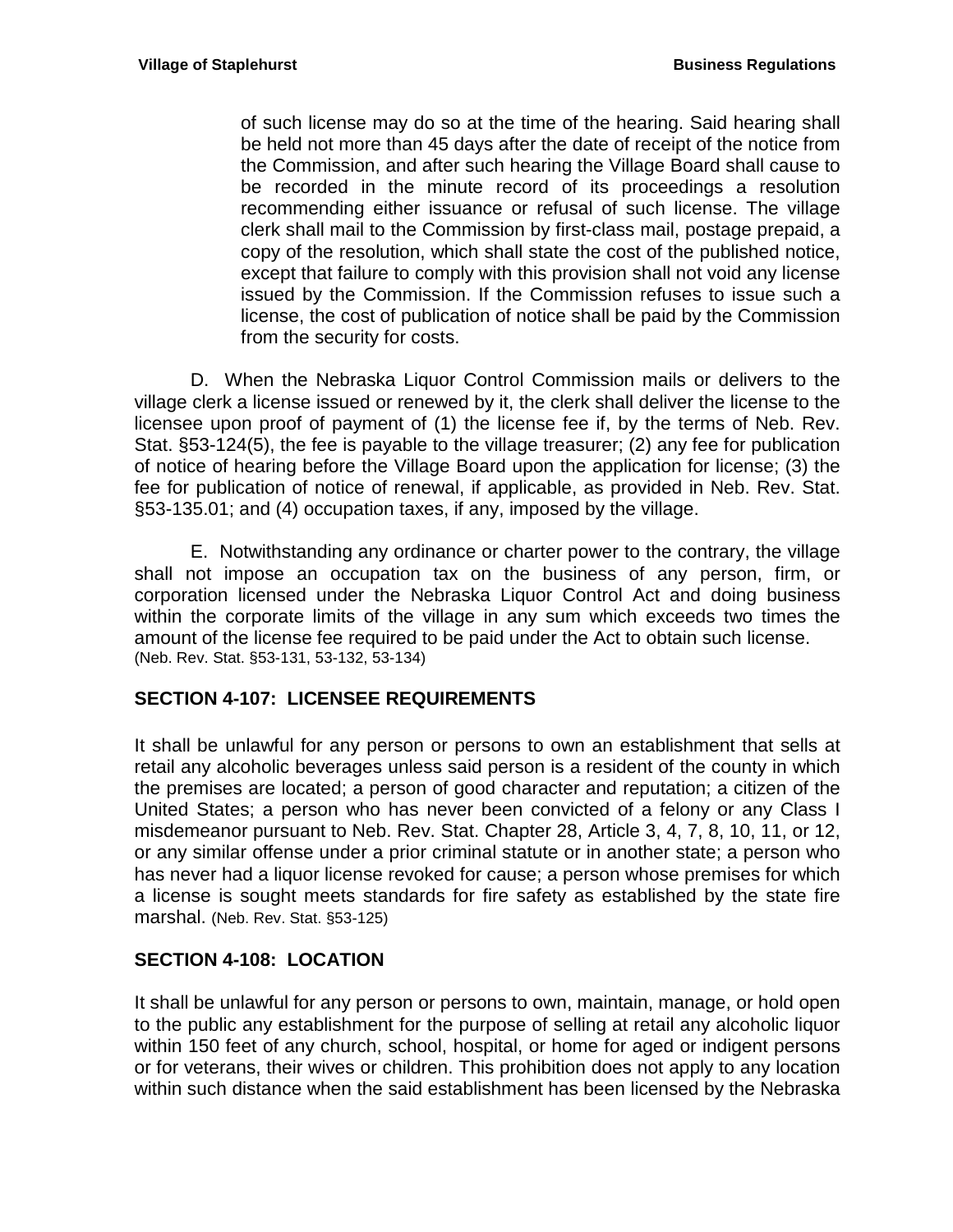Liquor Control Commission at least two years and to hotels offering restaurant service, regularly organized clubs, or to restaurants, food shops, or other places where the selling of alcoholic liquors is not the principal business carried on, if the business was licensed and in operation prior to May 24, 1935. No alcoholic liquor other than beer shall be sold for consumption on the premises within 300 feet from the campus of any college within the village. (Neb. Rev. Stat. §53-177)

# <span id="page-7-0"></span>**SECTION 4-109: ACCESS TO DWELLINGS**

Except in the case of hotels and clubs, no alcoholic liquor shall be sold at retail upon any premises having any access which leads from such premises to any other portion of the same building used for dwelling or lodging purposes and which is permitted to be used or kept accessible for use by the public. Nothing herein shall prevent any connection with such premises and such other portion of the building that is used only by the licensee, his or her family, or personal guests. (Neb. Rev. Stat. §53-178)

# <span id="page-7-1"></span>**SECTION 4-110: SANITARY CONDITIONS**

It shall be unlawful to open for public use any retail liquor establishment that is not in a clean and sanitary condition. Toilet facilities shall be adequate and convenient for customers and patrons and said licensed premises shall be subject to any health inspections the Village Board or the village police may make or cause to be made. All applications for liquor licenses shall be viewed in part from the standpoint of the sanitary conditions, and a report concerning the said sanitary conditions shall be made at all hearings concerning the application for or renewal of a liquor license. (Neb. Rev. Stat. §53-118)

# <span id="page-7-2"></span>**SECTION 4-111: CATERING LICENSE**

A. The holder of a Class C, Class D, or Class I license issued under Neb. Rev. Stat. §53-124(5) or a craft brewery license may obtain an annual catering license by filing an application and license fee with the Nebraska Liquor Control Commission. (Neb. Rev. Stat. §53-124.12(1))

B. Upon receipt from the Commission of the notice and copy of the application as provided in Neb. Rev. Stat. §53-124.12, the Village Board shall process the application in the same manner as provided in Section 4-106 (Village Powers and Duties). (Neb. Rev. Stat. §53-124.12(3))

# <span id="page-7-3"></span>**SECTION 4-112: LICENSE DISPLAYED**

Every licensee under the Nebraska Liquor Control Act shall cause his or her license to be framed and hung in plain public view in a conspicuous place on the licensed premises. (Neb. Rev. Stat. §53-148)

# <span id="page-7-4"></span>**SECTION 4-113: HOURS OF SALE**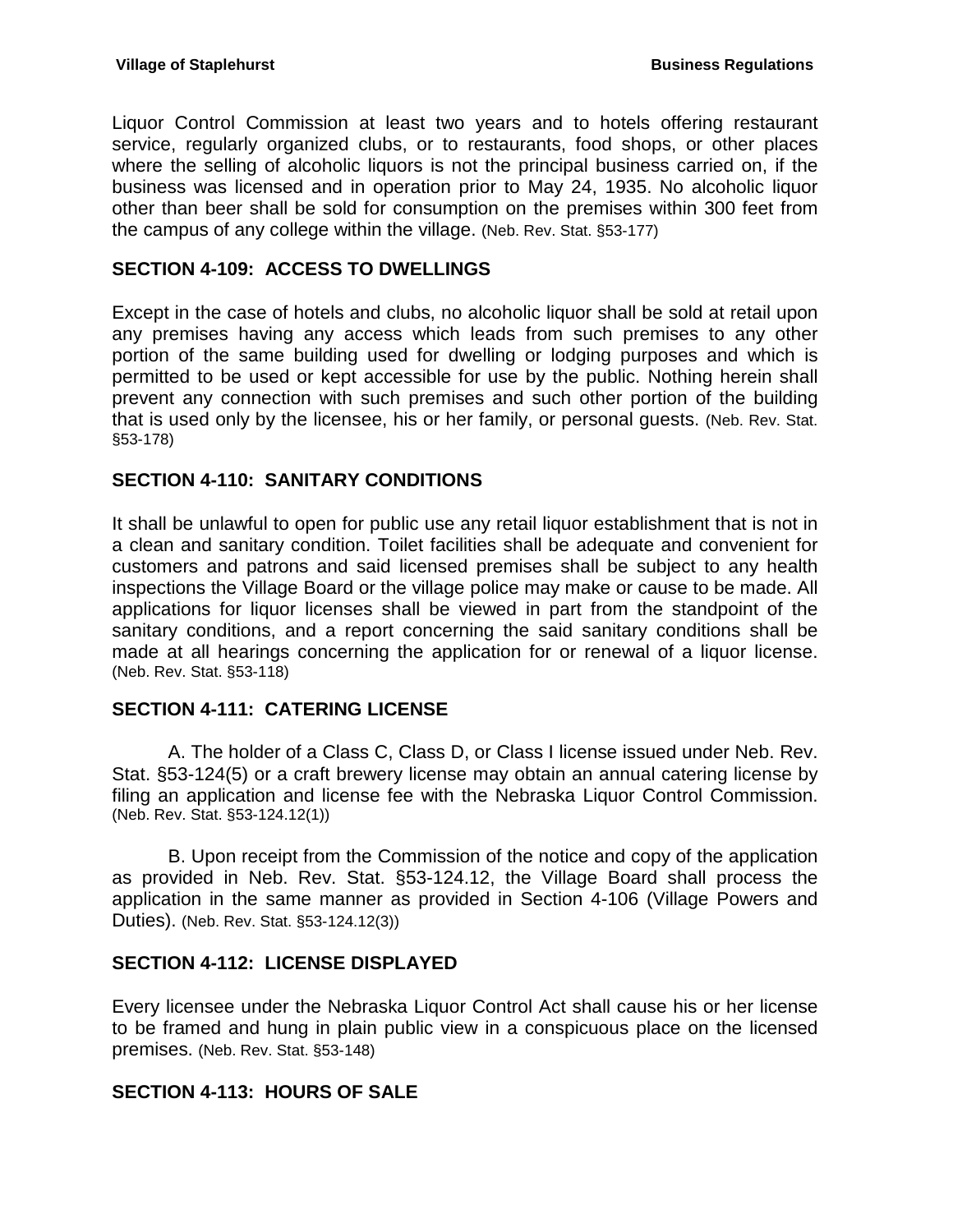A. For the purposes of this section:

- 1. "On sale" shall be defined as alcoholic beverages sold by the drink for consumption on the premises of the licensed establishment.
- 2. "Off sale" shall be defined as alcoholic beverages sold at retail in the original container for consumption off the premises of the licensed establishment.

B. It shall be unlawful for any licensed person or persons or their agents to sell at retail or dispense any alcoholic beverages within the village except during the hours provided herein:

| <b>Alcoholic Liquors (except Beer and Wine)</b> |                          |  |
|-------------------------------------------------|--------------------------|--|
| Daily                                           |                          |  |
| Off Sale                                        | 6:00 a.m. to 1:00 a.m.   |  |
| On Sale                                         | 6:00 a.m. to 1:00 a.m.   |  |
|                                                 |                          |  |
| <b>Beer and Wine</b>                            |                          |  |
| Daily                                           |                          |  |
| Off Sale                                        | $6:00$ a.m. to 1:00 a.m. |  |
| On Sale                                         | $6:00$ a.m. to 1:00 a.m. |  |

C. Such limitations shall not apply after 12:00 noon on Sunday to a licensee which is a nonprofit corporation and the holder of a Class C or Class I license.

D. It shall be unlawful on property licensed to sell alcoholic liquor at retail to allow alcoholic liquor in open containers to remain or be in possession or control of any person for purposes of consumption between fifteen minutes after the closing hour applicable to the licensed premises and 6 a.m. on any day.

E. Nothing in this section shall be construed to prohibit licensed premises from being open for other business on days and hours during which this section prohibits the sale or dispensing of alcoholic beverages.

(Neb. Rev. Stat. §53-179) (Am. by Ord. No. 13, 9/24/91)

# <span id="page-8-0"></span>**SECTION 4-114: INSPECTIONS**

The Liquor Control Commission and Village Board shall cause frequent inspections to be made on the premises of all retail licensees and if it is found that any such licensee is violating any provision of the Nebraska Liquor Control Act or the rules and regulations of the Commission adopted and promulgated under the Act or is failing to observe in good faith the purposes of the Act, the license may be suspended, canceled, or revoked after the licensee is given an opportunity to be heard in his or her defense. (Neb. Rev. Stat. §53-116.01)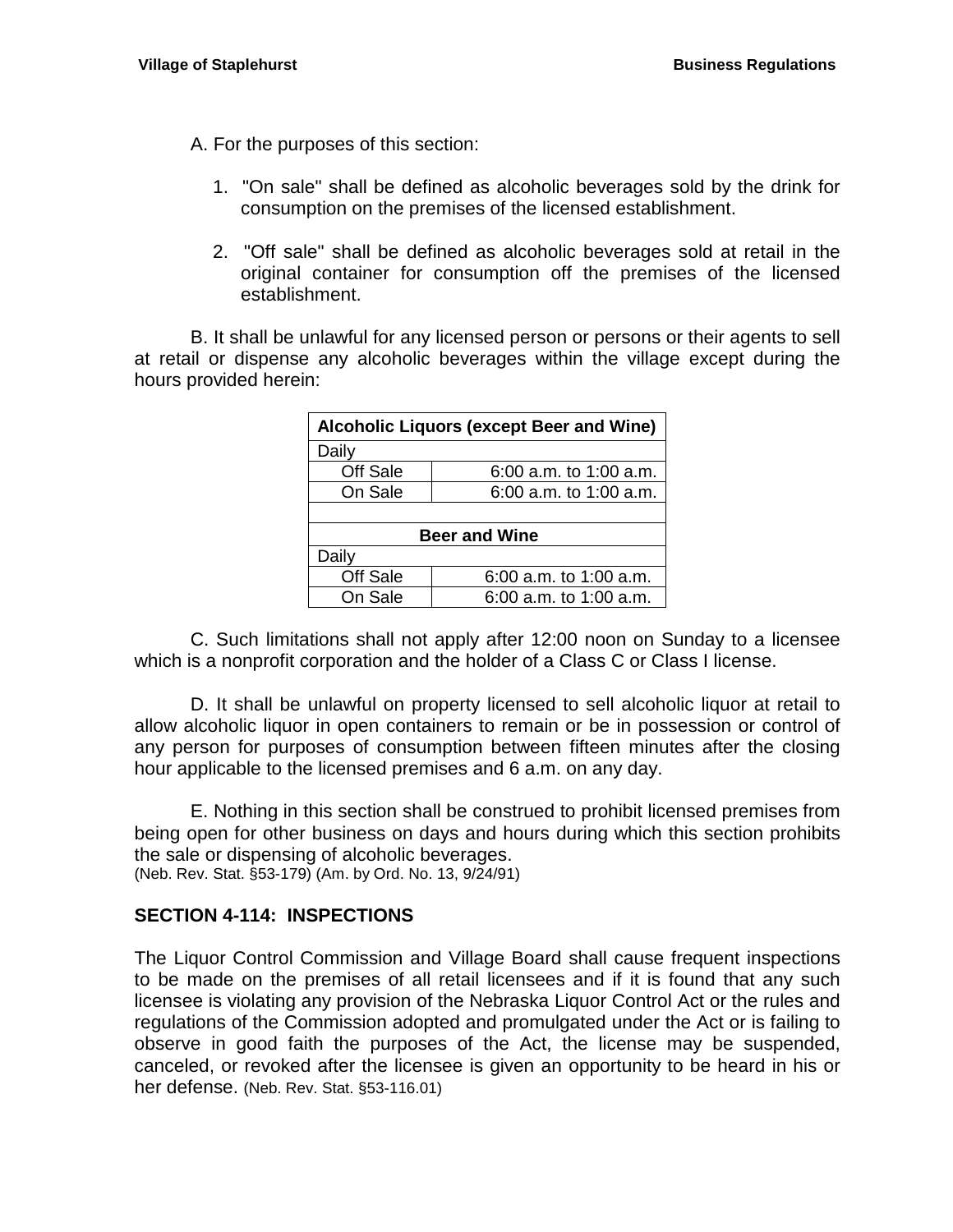# <span id="page-9-0"></span>**SECTION 4-115: OWNER OF PREMISES**

The owner of any premises used for the sale at retail of alcoholic beverages shall be deemed guilty of a violation of these laws to the same extent as the said licensee if the owner shall knowingly permit the licensee to use the said licensed premises in violation of any municipal code section or Nebraska statute. (Neb. Rev. Stat. §53-1,101)

# <span id="page-9-1"></span>**SECTION 4-116: EMPLOYER**

The employer of any officer, director, manager, or employee working in a retail liquor establishment shall be held to be liable and guilty of any act or omission or violation of any law or ordinance. Each such act or omission shall be deemed and held to be the act of the employer and will be punishable in the same manner as if the said act or omission had been committed by him or her personally. (Neb. Rev. Stat. §53-1,102)

# <span id="page-9-2"></span>**SECTION 4-117: HIRING MINORS**

It shall be unlawful for any person to hire minors under the age of 19 years to serve or dispense alcoholic liquors, including beer, in the course of their employment. (Neb. Rev. Stat. §53-168.06)

#### <span id="page-9-3"></span>**SECTION 4-118: MINOR'S PRESENCE**

It shall be unlawful for any person or persons who own, manage, or lease an establishment selling alcoholic beverages at retail to allow any minor under the age of 18 years to frequent or otherwise remain in the said establishment unless the said minor is accompanied by a parent or legal guardian and unless said minor remains seated with and under the immediate control of the said parent or legal guardian. (Neb. Rev. Stat. §53-134.03)

# <span id="page-9-4"></span>**SECTION 4-119: MINORS AND INCOMPETENTS**

It shall be unlawful for any person or persons to sell, give away, dispose of, exchange, permit the sale of or make a gift of any alcoholic liquors or to procure any such alcoholic liquors to or for any minor or any person who is mentally incompetent. (Neb. Rev. Stat. §53-180)

# <span id="page-9-5"></span>**SECTION 4-120: CREDIT SALES**

No person shall sell or furnish alcoholic liquor at retail to any person on credit, on a passbook, on an order on a store, in exchange for any goods, wares, or merchandise, or in payment for any services rendered, and if any person extends credit for any such purpose, the debt thereby attempted to be created shall not be recoverable at law. Nothing in this section shall prevent any club holding a Class C license from permitting checks or statements for alcoholic liquor to be signed by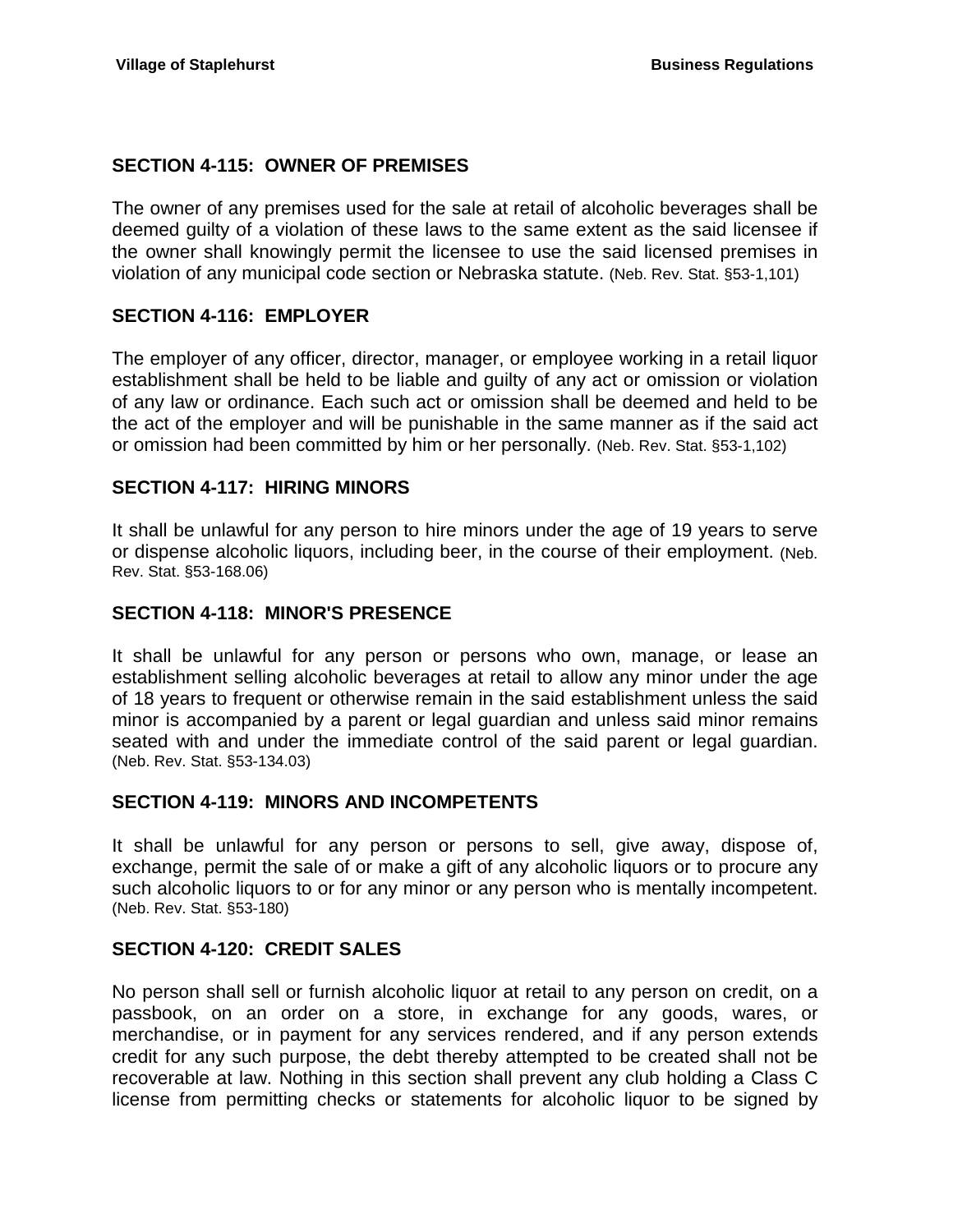members or guests of members and charged to the accounts of the said members or guests in accordance with the bylaws of any such club, and nothing in this section shall prevent any hotel or restaurant holding a retail alcoholic beverage license from permitting checks or statements for liquor to be signed by regular guests residing in the said hotel and charged to the accounts of such guests. (Neb. Rev. Stat. §53-183)

# <span id="page-10-0"></span>**SECTION 4-121: ORIGINAL PACKAGE**

It shall be unlawful for any person or persons who own, manage, or lease any premises in which the sale of alcoholic beverages is licensed to have in their possession for sale at retail any alcoholic liquors contained in bottles, casks, or other containers except in the original package. (Neb. Rev. Stat. §53-184)

# <span id="page-10-1"></span>**SECTION 4-122: CONDUCT PROHIBITED ON LICENSED PREMISES**

No licensee in this village shall engage in, allow or suffer in or upon the licensed premises any disturbances, lewdness, immoral activities or displays, brawls or unnecessary noise; or allow, permit or suffer the licensed premises to be used in such a manner as to create public censure or become a nuisance, public or private.

# <span id="page-10-2"></span>**SECTION 4-123: AUTOMATIC LICENSE RENEWAL**

A. Outstanding retail licenses issued by the Commission may be automatically renewed in the absence of a request by the Village Board to require the said licensee to submit an application for renewal. Any licensed retail or bottle club establishment located in an area which is annexed to the village shall file a formal application for a license and while such application is pending, the licensee shall be authorized to continue all license privileges pursuant to this article until the original license expires, is canceled, or revoked. If such license expires within 60 days following the annexation date of such area, the license may be renewed by order of the Commission for not more than one year.

B. The village clerk, upon notice from the Commission, shall cause to be published in a legal newspaper in or of general circulation in the village one time between January 10 and January 30 each year a notice in the form prescribed by law of the right of automatic renewal of each retail liquor and beer license within the village; provided, Class C license renewal notices shall be published between July 10 and July 30 each year. Upon the conclusion of any hearing required by this section, the Village Board may request a licensee to submit an application. (Neb. Rev. Stat. §53-135, 53-135.01)

# <span id="page-10-3"></span>**SECTION 4-124: PROTESTS AGAINST RENEWAL**

In the event written protests are filed by three or more residents of the village against said license and a hearing is held, the Village Board may request a licensee to submit an application as provided in Neb. Rev. Stat. §53-135. (Neb. Rev. Stat. §53- 135.01)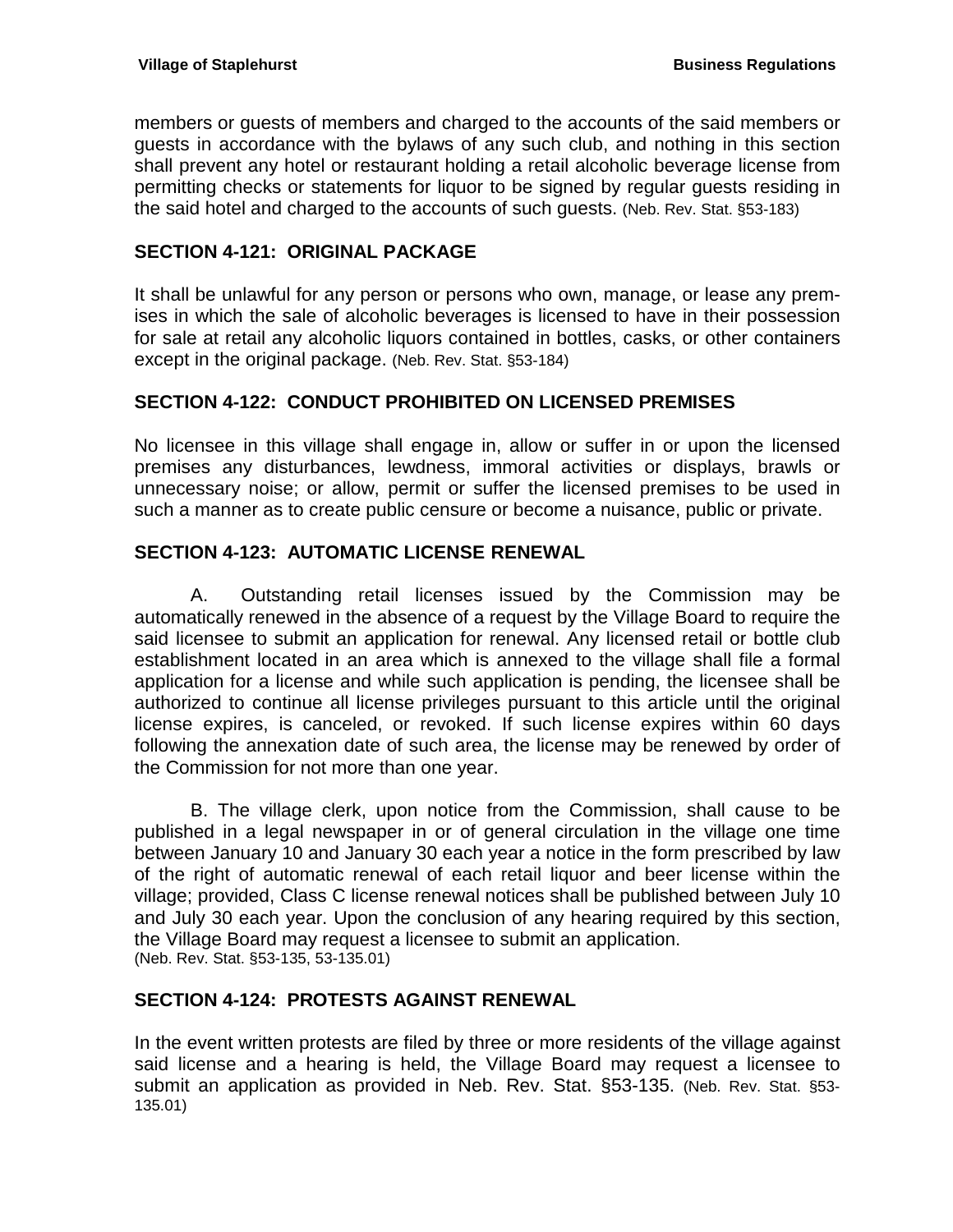# <span id="page-11-0"></span>**SECTION 4-125: CITIZEN COMPLAINTS**

A. Any five residents of the village shall have the right to file a complaint with the Village Board stating that any retail licensee subject to the jurisdiction of the board has been or is violating any provision of the Nebraska Liquor Control Act or the rules or regulations issued pursuant to the Act. Such complaint shall be in writing in the form prescribed by the Village Board and shall be signed and sworn by the parties complaining. The complaint shall state the particular provision, rule or regulation believed to have been violated and the facts in detail upon which belief is based.

B. If the Village Board is satisfied that the complaint substantially charges a violation and that from the facts alleged there is reasonable cause for such belief, it shall set the matter for hearing within ten days from the date of the filing of the complaint and shall serve notice upon the licensee of the time and place of such hearing and of the particular charge in the complaint. The complaint must in all cases be disposed of by the Village Board within 30 days from the date the complaint was filed by resolution thereof and said resolution shall be deemed the final order for purposes of appeal to the Nebraska Liquor Control Commission as provided in Neb. Rev. Stat. §53-1,115.

(Neb. Rev. Stat. §53-134.04)

# <span id="page-11-1"></span>**SECTION 4-126: FORM FOR CITIZEN COMPLAINT**

The following form is hereby prescribed for the use of residents of this village desiring to complain to the chairman and the Village Board that any licensee is violating any provision of the Nebraska Liquor Control Act, regulations prescribed by the Nebraska Liquor Control Commission or any provision of this ordinance:

To the Chairman and Village Board of the Village of Staplehurst, Nebraska:

The undersigned respectfully state:

1. That each one is a resident of the Village of Staplehurst, Nebraska.

2. That they believe that \_\_\_\_\_\_\_\_\_\_\_\_\_\_, the holder of a Class \_\_\_ license in the aforesaid village, has violated Section \_\_\_\_\_\_\_\_\_ of (check one or more):

**LECTE** the Nebraska Liquor Control Act.

\_\_\_\_\_ the regulations prescribed by the Nebraska Liquor Control Commission.

\_\_\_\_\_ the municipal code of the Village of Staplehurst, Nebraska.

3. That the aforesaid belief is based on the following facts, to-wit: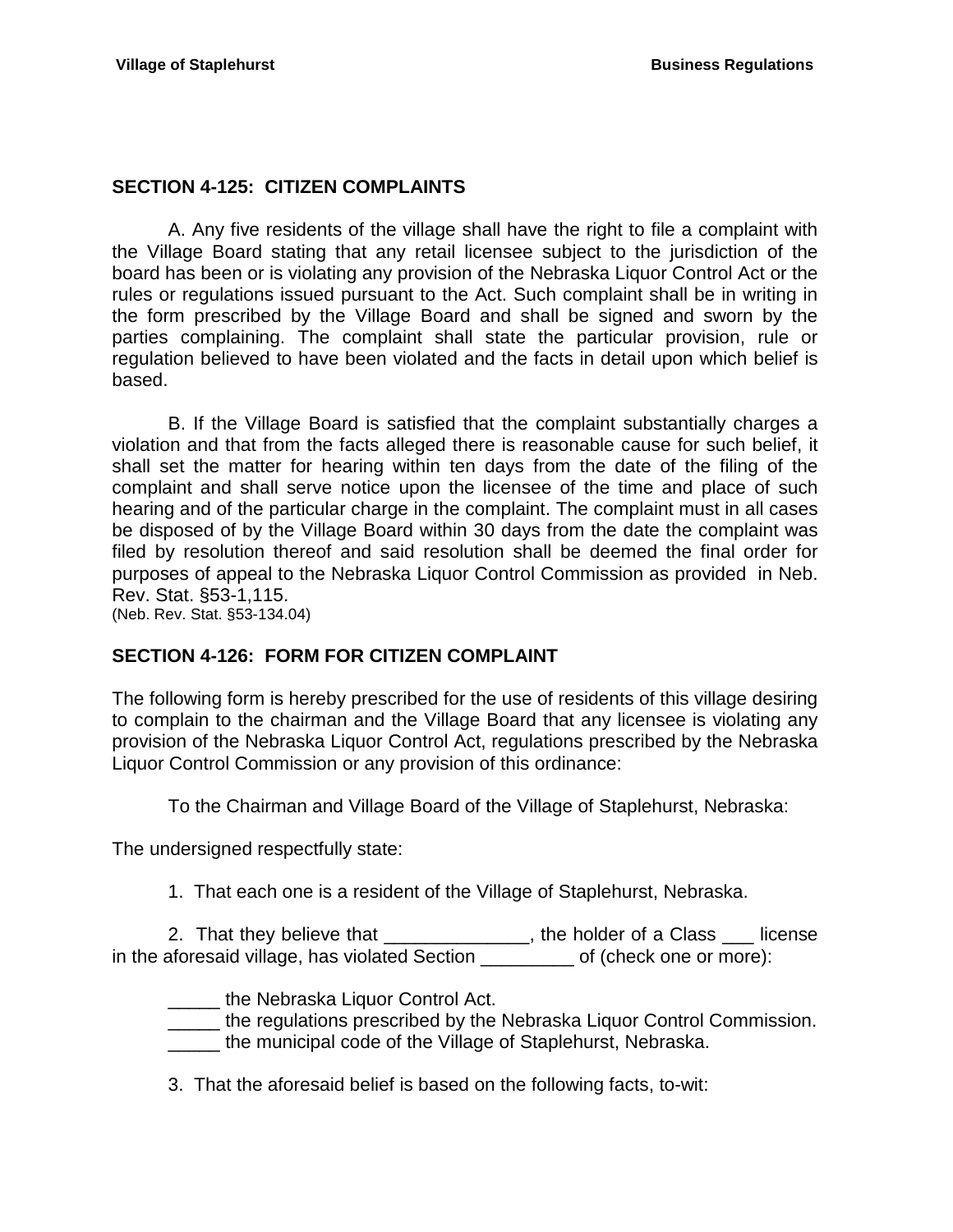| (Name)                                                     | (Name)                                                           |     |
|------------------------------------------------------------|------------------------------------------------------------------|-----|
| (Name)                                                     | (Name)                                                           |     |
| <b>STATE OF NEBRASKA</b><br>SS.<br><b>COUNTY OF SEWARD</b> | (Name)<br>Subscribed in my presence and sworn to before me by __ |     |
|                                                            | this $\frac{1}{2}$ day of $\frac{1}{2}$ , 20 $\frac{1}{2}$       | and |
|                                                            |                                                                  |     |

# <span id="page-12-0"></span>**SECTION 4-127: COMPLAINT INITIATED BY BOARD**

The Village Board may on its own motion by resolution fix the time and place for a hearing on whether a licensee has violated any section of the Nebraska Liquor Control Act, the regulations of the Nebraska Liquor Control Commission or this code, which resolution shall state the section or sections in question. Said resolution shall be served in the same manner and within the same time as the initial resolution mentioned in Section 4-125 (Citizen Complaints), and insofar as possible the procedure shall be the same as is provided in that section. (Neb. Rev. Stat. §53-134)

# <span id="page-12-1"></span>**SECTION 4-128: REVOCATION OF LICENSE**

Whenever any licensee has been convicted by any court of a violation of the Nebraska Liquor Control Act, the licensee may, in addition to the penalties for such offense, incur a forfeiture of the license and all money that had been paid for the license. The Village Board may conditionally revoke the license subject to a final order of the Liquor Control Commission or the Commission may revoke the license in an original proceeding brought before it for that purpose. (Neb. Rev. Stat. §53-116.02)

# <span id="page-12-2"></span>**SECTION 4-129: REMOVAL OF INTOXICATED PERSONS FROM PUBLIC OR QUASI-PUBLIC PROPERTY**

A. City police, county sheriffs, officers of the Nebraska State Patrol, and any other such law enforcement officer with power to arrest for traffic violations may take a person who is intoxicated and in the judgment of the officer dangerous to himself,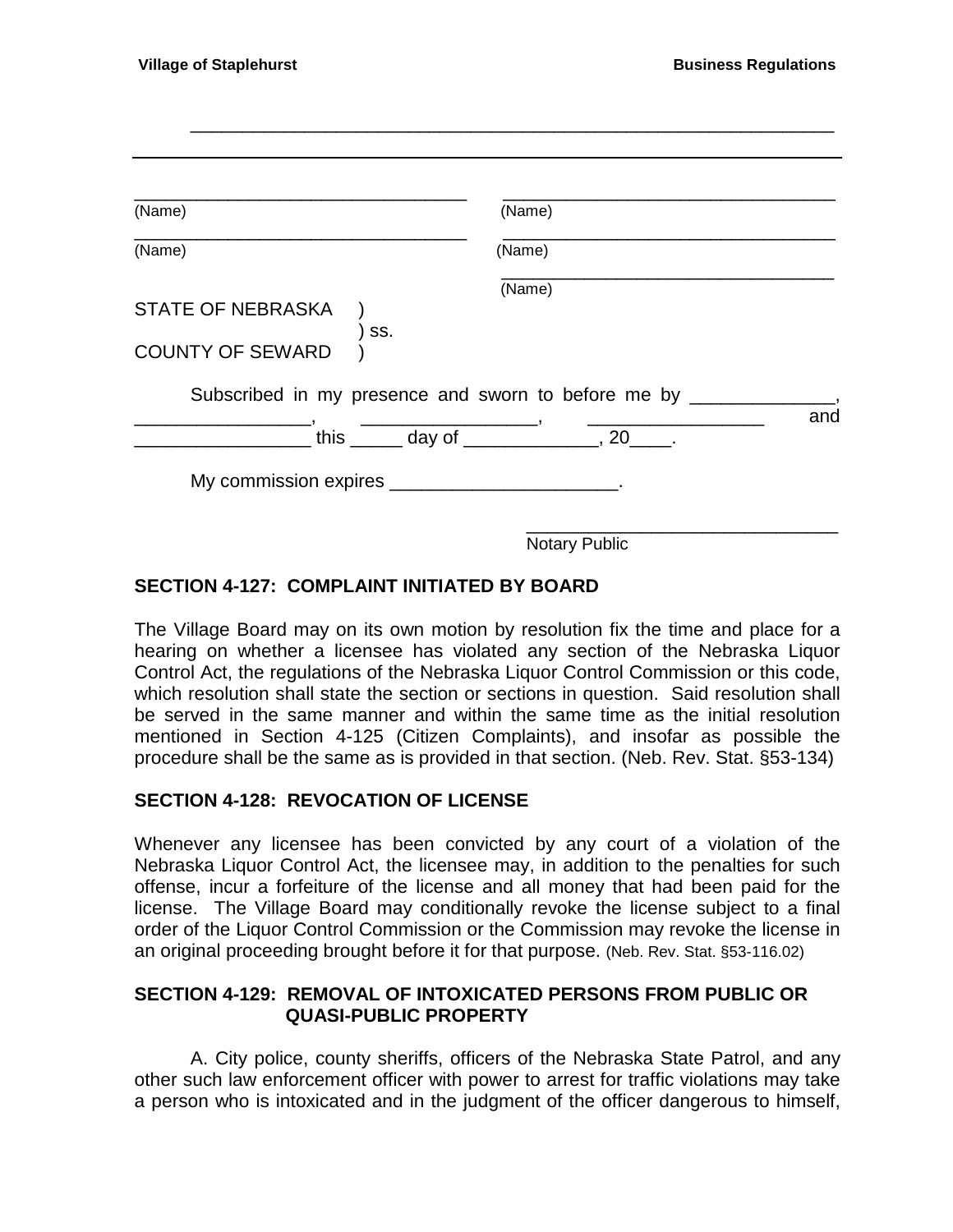herself, or others, or who is otherwise incapacitated from any public or quasi-public property. An officer removing an intoxicated person from public or quasi-public property shall make a reasonable effort to take such intoxicated person to his or her home or to place such person in any hospital, clinic, alcoholism center, or with a medical doctor as may be necessary to preserve life or to prevent injury. Such effort at placement shall be deemed reasonable if the officer contacts those facilities or doctors which have previously represented a willingness to accept and treat such individuals and which regularly do accept such individuals. If such efforts are unsuccessful or are not feasible, the officer may then place such intoxicated person in civil protective custody, except that civil protective custody shall be used only as long as is necessary to preserve life or to prevent injury and under no circumstances for longer than 24 hours.

B. The placement of such person in civil protective custody shall be recorded at the facility or jail to which he or she is delivered and communicated to his or her family or next of kin, if they can be located, or to such person designated by the person taken into civil protective custody.

C. The law enforcement officer who acts in compliance with this section shall be deemed to be acting in the course of his or her official duty and shall not be criminally or civilly liable for such actions.

D. The taking of an individual into civil protective custody under this section shall not be considered an arrest. No entry or other record shall be made to indicate that the person has been arrested or charged with a crime.

E. For purposes of this section, "public property" shall mean any public rightof-way, street, highway, alley, park, or other state-, county- or village-owned property. "Quasi-public property" shall mean and include private or publicly owned property utilized for proprietary or business uses which invites patronage by the public or which invites public ingress and egress. (Neb. Rev. Stat. §53-1,121)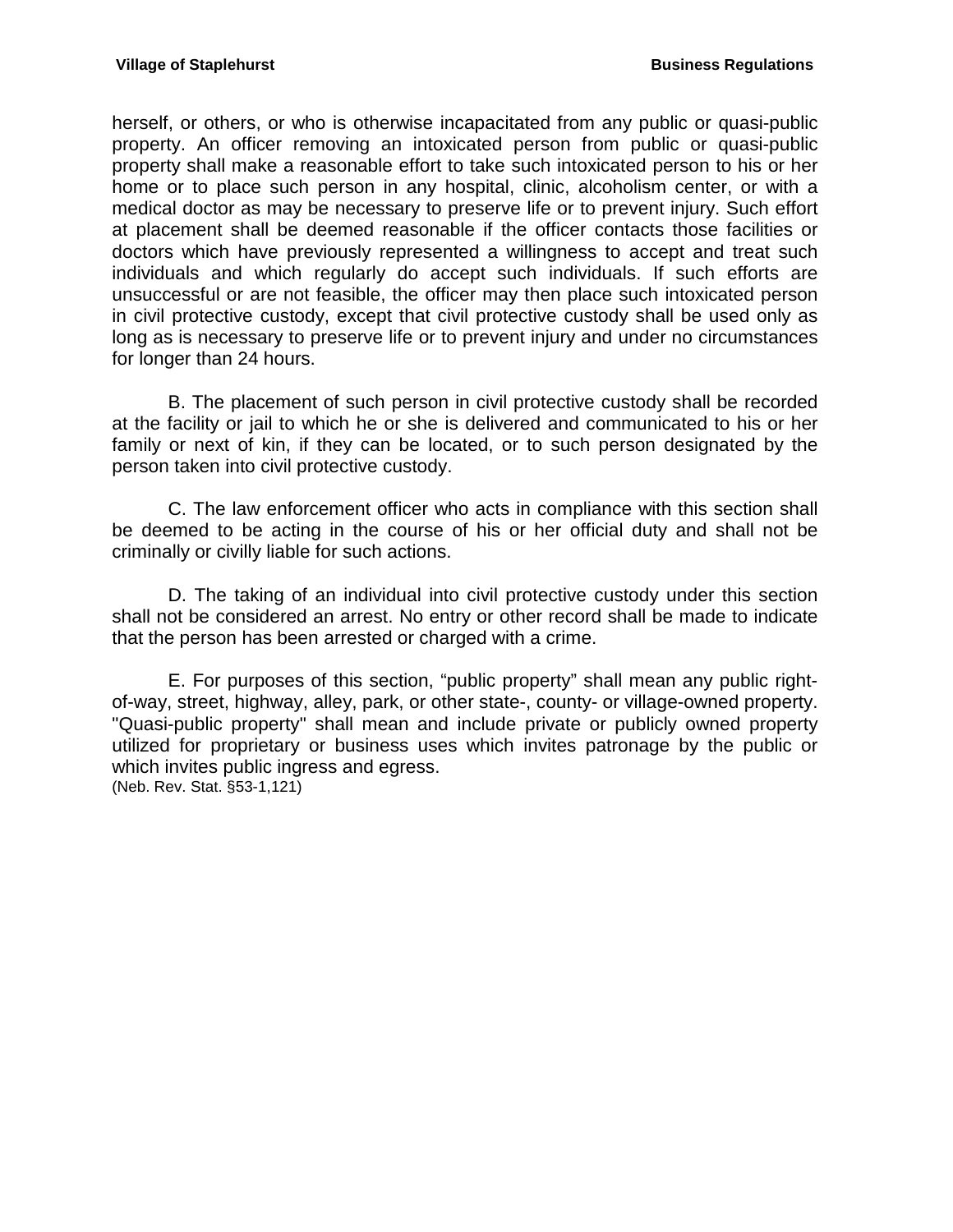# **Article 2 – Peddlers and Solicitors**

# <span id="page-14-1"></span><span id="page-14-0"></span>**SECTION 4-201: REGISTRATION; ISSUANCE OF PERMIT**

To prevent the sale of fraudulent, dangerous and unhealthful goods and services; to protect the public by maintaining records of the products sold and the persons and companies responsible for such sales; all peddlers and solicitors shall register with the village clerk before doing business within the village. Said registration shall contain all the necessary information and documents required for the protection of the residents of the village. Any person or persons granted a peddlers' and solicitors' permit shall be subject to any fees, occupation taxes, and other rules and regulations which the Village Board deems appropriate for the purposes stated herein. It shall be unlawful at any hour for a solicitor, salesman, or peddler to solicit without a proper permit on his or her person at all times. Any permit so granted shall be subject to revocation for good and sufficient cause. (Neb. Rev. Stat. §17-525)

# <span id="page-14-2"></span>**SECTION 4-202: EXCEPTIONS**

Nothing herein shall be construed to apply to any person or persons selling produce raised within the county, to wholesale salesmen soliciting merchants directly, or to a representative of a non-profit or charity organization soliciting on behalf of that organization.

# <span id="page-14-3"></span>**SECTION 4-203: HOURS**

It shall be unlawful to make calls as a solicitor or peddler to prospective customers before 8:00 a.m. or after 6:00 p.m. any day unless requested to do so by the prospective customer. (Neb. Rev. Stat. §17-134)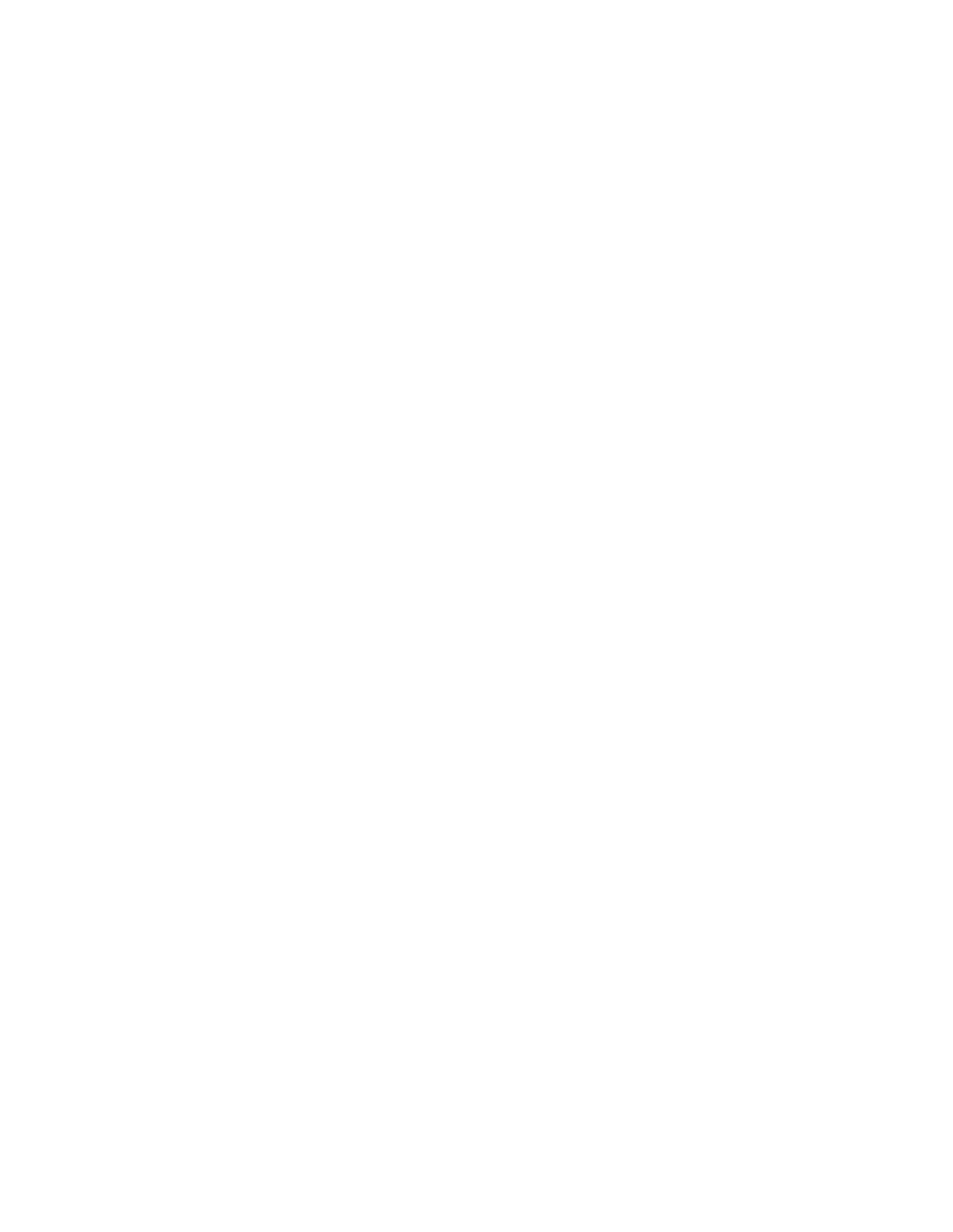# **Article 3 – Advertising**

# <span id="page-16-1"></span><span id="page-16-0"></span>**SECTION 4-301: SIGNS; REGULATION**

It shall be unlawful for any person to erect or cause to be erected any advertising display, sign, or other construction in the parkways or on other village property without first obtaining a permit.

# <span id="page-16-2"></span>**SECTION 4-302: SIGNS; PERMIT REQUIRED**

Any person wishing to erect or cause to be erected any advertising display, sign, or other construction for the purpose of advertising on any village property shall make an application to the village clerk. Such application shall be furnished by the village in blank form and shall contain all the necessary information and documents which the Village Board deems appropriate. The board shall then assign to a sign committee the duty to consider such application, to visit the proposed location of the contemplated construction, and to recommend the acceptance or rejection of the proposed application. If the Village Board accepts the application, it shall then direct the village clerk to issue the said permit. Any person granted a sign permit shall be subject to any fees, taxes, or other rules and regulations which the board deems appropriate. Any permit so granted shall be subject to revocation for good and sufficient cause by the Village Board.

# <span id="page-16-3"></span>**SECTION 4-303: SIGNS; SIZE**

It shall be unlawful for any person to erect or cause to be erected any signs, posts, awning posts, billboard advertisements, or mercantile displays upon any street or sidewalk; provided, signs may be erected and fastened to buildings at least 8 feet above the sidewalks if they are constructed in such a way as not to exceed 3 feet in length. Electrical or illuminated signs may be erected not to extend beyond the building more than 8 feet but must be fastened to the building at least 12 feet above the sidewalks. Nothing herein shall be construed to apply to any sign erected prior to the passage of this ordinance that is not an immediate danger to the residents of the village.

# <span id="page-16-4"></span>**SECTION 4-304: HANDBILLS; PROHIBITION**

It shall be unlawful for any person to give or hand to any other person or persons passing through or upon the streets, alleys, or sidewalks any handbills, dodgers, advertising matter, or loose material without a permit from the village clerk. It shall be unlawful for any person to scatter or throw any handbills, dodgers, or other advertising matter on any public grounds. No person may place or post any handbill, dodger, advertising papers, or advertising devices on any automobiles, trees, or fences standing upon the streets, alleys, or public grounds, and such practices are hereby declared to be a nuisance.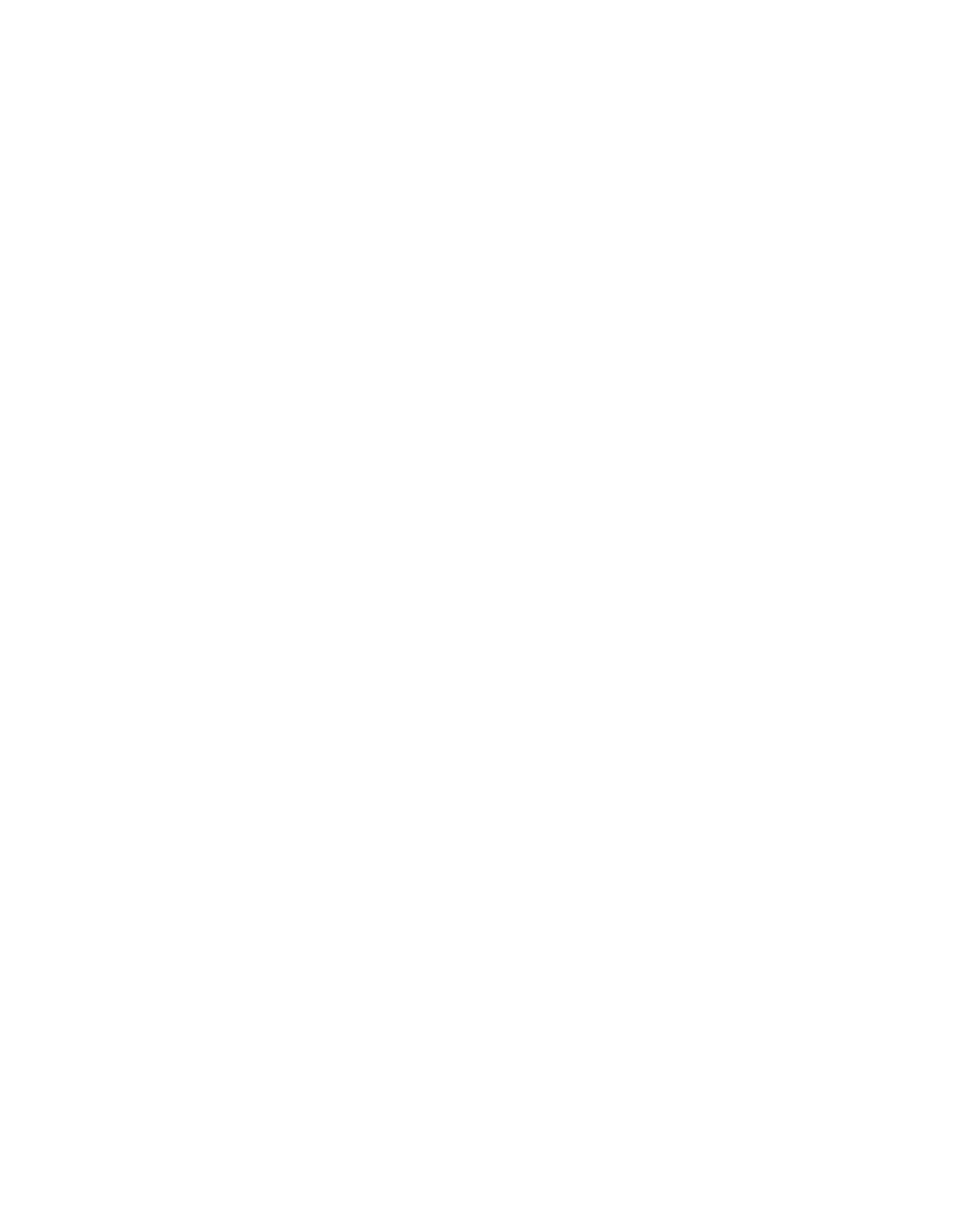# **Article 4 – Occupation Taxes**

# <span id="page-18-1"></span><span id="page-18-0"></span>**SECTION 4-401: AMOUNTS**

For the purpose of raising revenue, occupations subject to taxes and the amounts of such taxes shall be established by ordinance from time to time by the Village Board. Said ordinance shall be on file in the office of the village clerk, available for public inspection during office hours. (Neb. Rev. Stat. §17-525)

# <span id="page-18-2"></span>**SECTION 4-402: FIRE INSURANCE COMPANIES**

For the use, support, and maintenance of the Fire Department, all revenue realized from the occupation tax on fire insurance companies shall be appropriated to the Fire Department fund. (Neb. Rev. Stat. §35-106)

# <span id="page-18-3"></span>**SECTION 4-403: COLLECTION DATE**

All occupation taxes shall be due and payable on May 1 each year, except in the event that the said tax is levied daily. Upon the payment thereof by any person or persons, the village clerk shall give a receipt, properly dated and specifying the person paying the said tax and the amount paid; provided, occupation taxes collected from Class C liquor licensees shall be due and payable on November 1. The revenue collected shall then be immediately deposited into the general fund by the village treasurer. All forms and receipts herein mentioned shall be issued in duplicate and one copy shall then be kept by each party in the transaction. (Neb. Rev. Stat. §17-525)

# <span id="page-18-4"></span>**SECTION 4-404: CERTIFICATE**

The receipt issued after the payment of any occupation tax shall be the Occupation Tax Certificate. The said certificate shall specify the amount of the tax and the name of the person and business that paid the said tax. The Occupation Tax Certificate shall then be displayed in a prominent place or carried in such a way as to be easily accessible while business is being conducted. (Neb. Rev. Stat. §17-525)

# <span id="page-18-5"></span>**SECTION 4-405: FAILURE TO PAY**

If any person, company, or corporation fails or neglects to pay the occupation taxes as provided herein on the day they become due and payable, the village shall then proceed by civil suit to collect the amount due. All delinquent taxes shall bear interest at the rate of 1% per month until paid. (Neb. Rev. Stat. §17-525)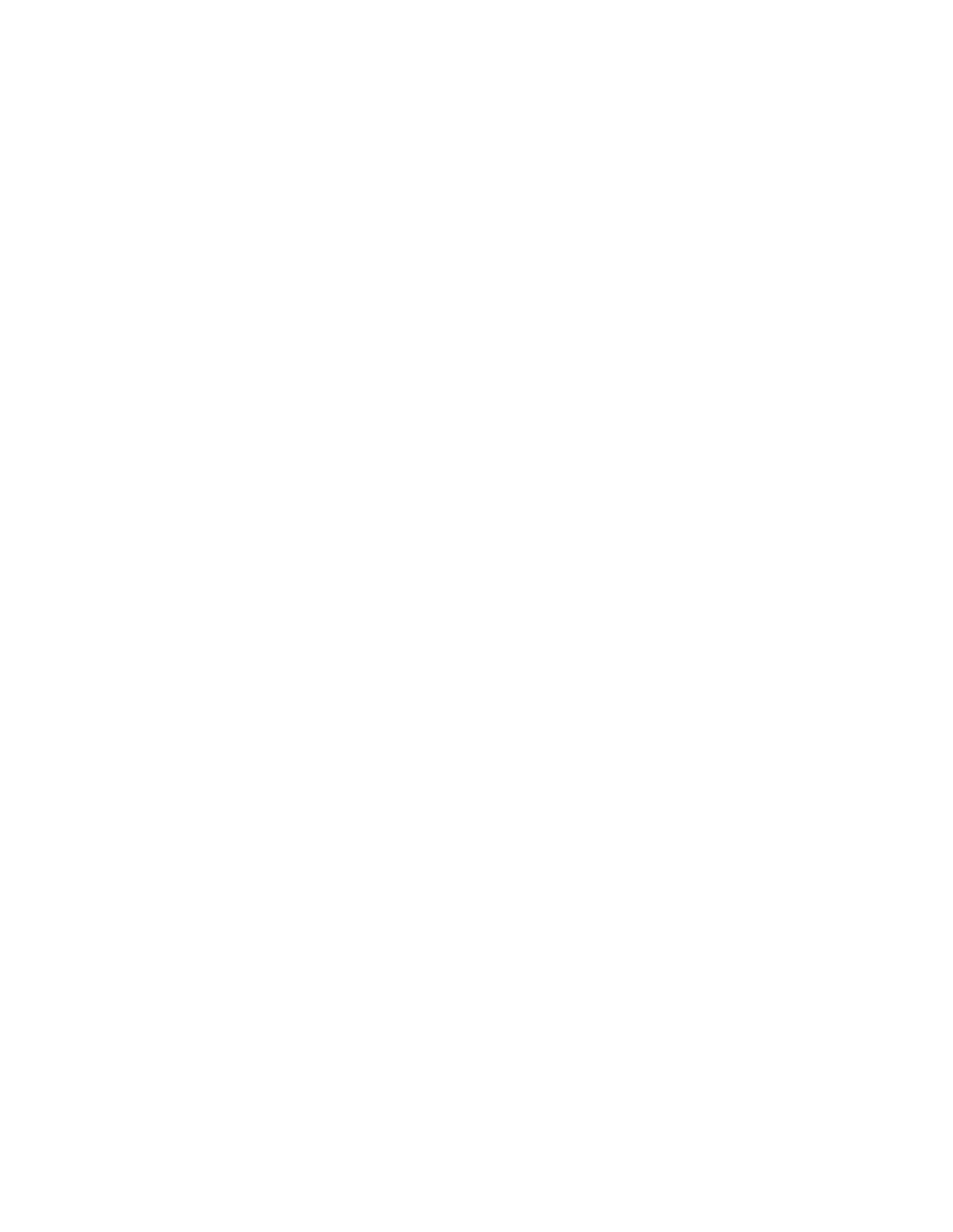# **Article 5 – Trailer Regulations**

# <span id="page-20-1"></span><span id="page-20-0"></span>**SECTION 4-501: TERMS DEFINED**

"Camp" as used in this code shall mean and include any tract of land upon which are located two or more trailers or other temporary enclosures used for living purposes whether a charge is made or not.

"Park" as used in this code shall mean and include the locating of a trailer on any plot of ground for storage or living purposes.

"Trailer" or "trailer home" as used in this code shall mean and include any vehicle commonly designated as such and constructed to permit occupancy for sleeping, advertising, or business purposes, and so designed that it is or may be mounted on wheels and used as a conveyance on the public ways and does not comply with the standard building codes in Chapter 9, Article 3.

"Unit space" as used in this code shall mean and include the ground space that is actually set aside in a trailer camp for the occupancy by and use of a trailer or other temporary dwelling.

# <span id="page-20-2"></span>**SECTION 4-502: TRAILER CAMP; PERMIT REQUIRED**

It shall be unlawful for any person to establish a trailer camp within the village or within one-half mile beyond the corporate limits until the owner or person in control of such trailer camp shall first obtain a permit for such purpose from the Village Board upon recommendation of the Planning Commission. Permit forms shall be furnished by the village and shall require the name and address of the applicant; the name and residence of the manager of the premises; the location and size of the grounds; the plat of the camp showing the number and location of each unit space; the water service available; the toilet facilities available; the proposed means of disposing of garbage; the electrical current facilities available; and the type of buildings proposed to be erected thereon. Upon the receipt of any such permit application, the village clerk shall notify the village chairman and furnish him or her with a copy of the said application. The chairman shall then examine the premises involved and the proposed unit spaces for the purpose of determining whether the camp will violate any of the provisions of the village code or state laws. His or her findings shall then be submitted in writing to the village clerk.

# <span id="page-20-3"></span>**SECTION 4-503: PERMIT RENEWAL**

The annual fee for such permit shall be set by resolution of the Village Board and shall be on file at the office of the village clerk. The same procedure shall apply for the renewal of a permit as was heretofore prescribed for the issuance of a permit. No permit shall be issued for any period longer than one year.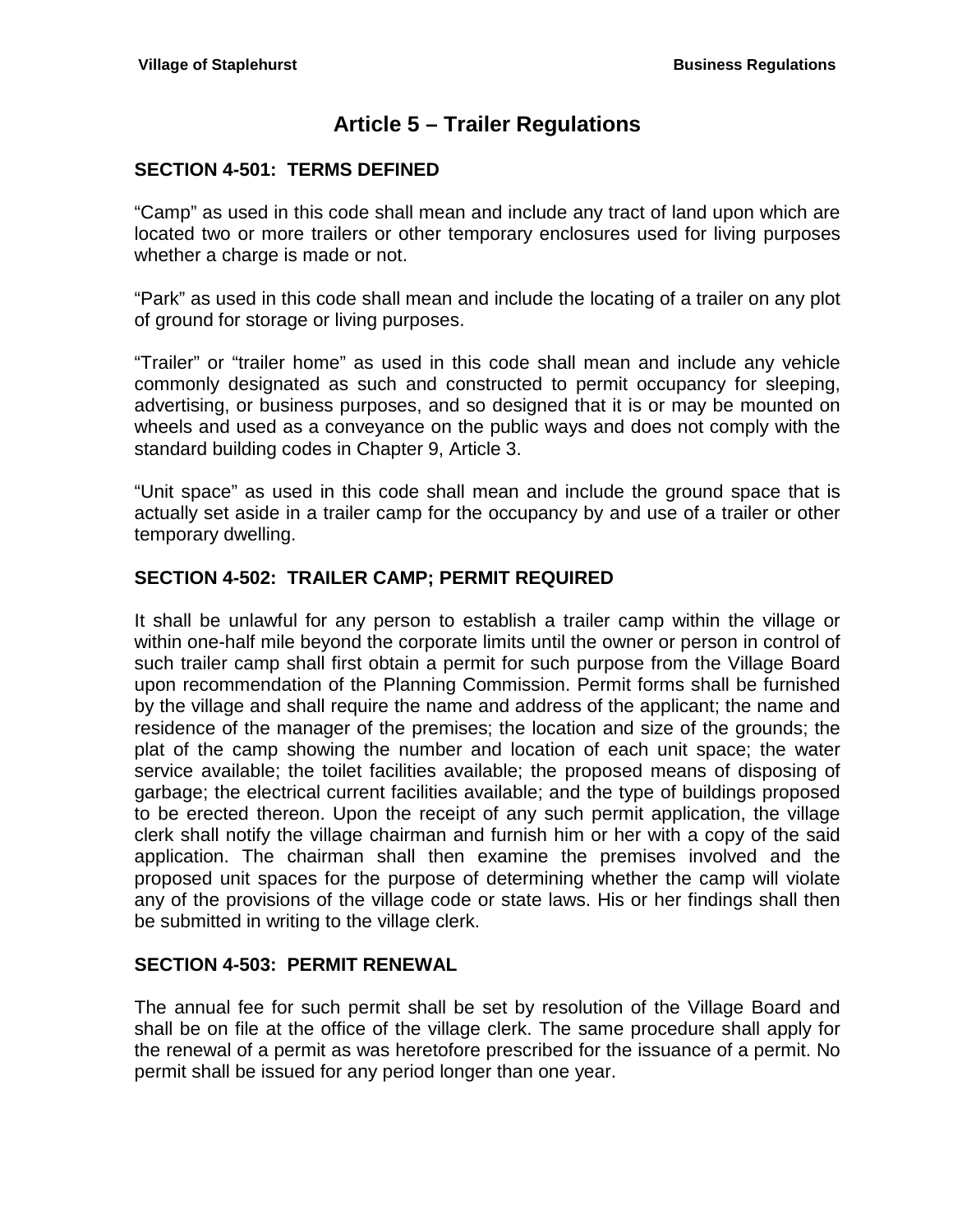# <span id="page-21-0"></span>**SECTION 4-504: ASSIGNING PERMIT**

It shall be unlawful to assign or transfer, without the written consent of the village clerk and the authorization of the Village Board, any permit issued by the village for the purpose of allowing the operation of a trailer camp.

#### <span id="page-21-1"></span>**SECTION 4-505: PERMIT REVOCATION**

Any permit granted under the provisions of this code shall be subject to revocation at any time by the Village Board. Notice shall be served by the village clerk upon the person holding such permit, which shall set forth the manner in which the owner or operator of the camp has failed to comply with the provisions of this code and allowing him or her an opportunity for a hearing before the Board of Trustees at a day and hour therein specified. The said hearing shall be held not less than three days after the personal service of the said notice. The owner or operator shall then be required to show cause why the said permit should not be revoked. Any owner or operator allowed an appearance under the provisions herein shall have the right to be represented by counsel.

# <span id="page-21-2"></span>**SECTION 4-506: UNLAWFUL CAMP**

It shall hereafter be unlawful for the owner, lessee, or occupant of any private property not designated and licensed as a public camp to park or permit the owner or occupant of any trailer or temporary enclosure used for living, business, or advertising purposes to locate the same on private property without permission of the Village Board.

# <span id="page-21-3"></span>**SECTION 4-507: UNIT SPACES**

Each trailer home shall be located on a site not less than 1,000 square feet. No trailer home shall be parked closer than 5 feet to the lot lines of the trailer camp without the permission of the Village Board; provided, nothing herein shall be construed to allow any trailer to be parked or located in such a manner as to obstruct the traffic on or the use of any public way or public property. In the event that the lot line is adjacent to the public ways and property, the trailer shall be parked not less than 10 feet therefrom. Each unit space shall abut a driveway of not less than 20 feet in width, which space shall have unobstructed access to a public street or alley. There shall be an open space of at least 10 feet between the ends of the trailers located thereon, and there shall be on each trailer space an additional parking space for one vehicle for each unit in the said camp.

#### <span id="page-21-4"></span>**SECTION 4-508: DRAINAGE**

Every trailer camp shall be located on a well-drained area and the premises of such shall be properly graded so as to prevent the accumulation of stagnant waters thereon.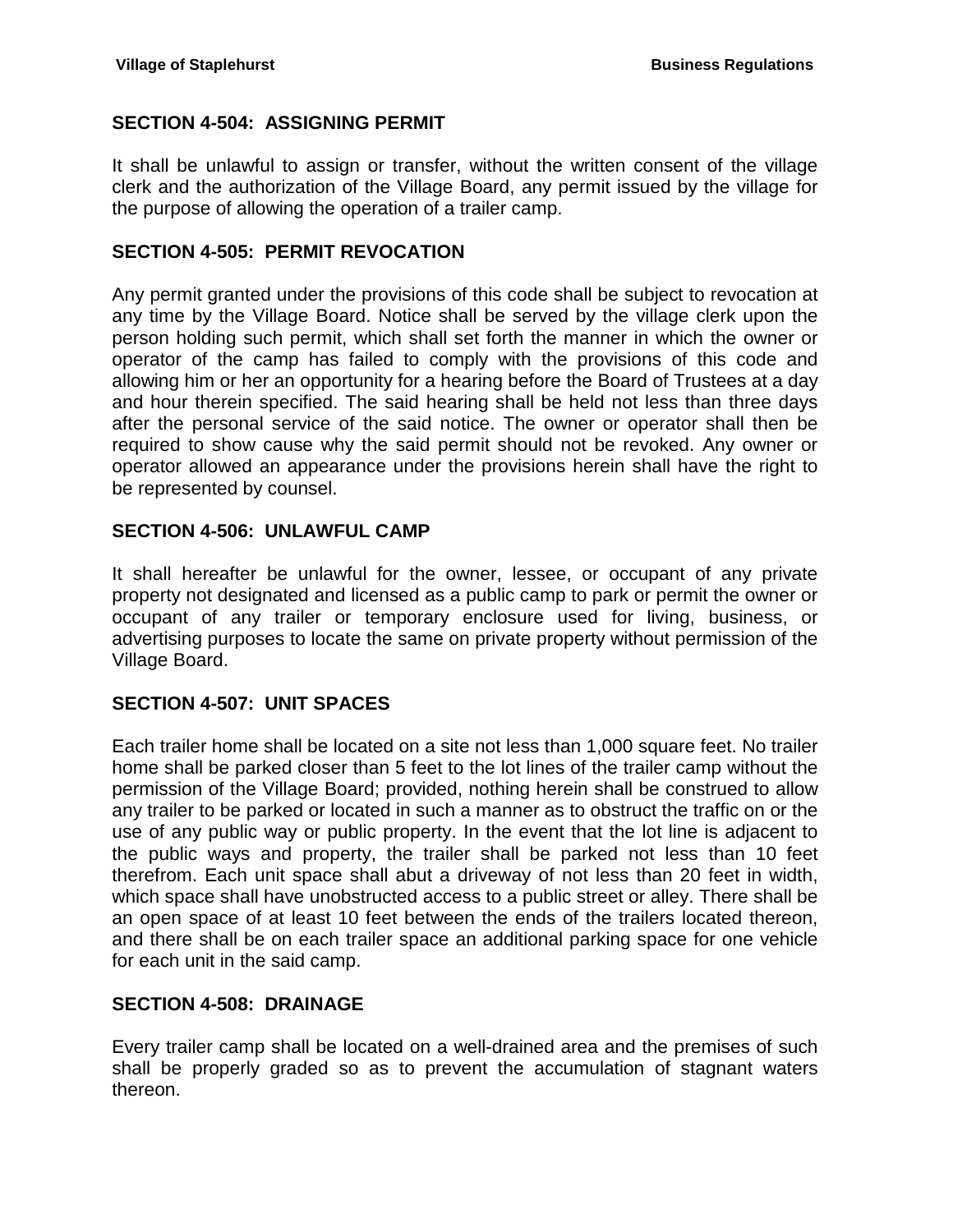#### <span id="page-22-0"></span>**SECTION 4-509: PLUMBING FACILITIES**

The owner or operator of a trailer camp shall make available connections for the trailer homes thereon with the village sewer system unless other arrangements are agreed to in writing by the Village Board.

#### <span id="page-22-1"></span>**SECTION 4-510: WASTE DISPOSAL**

Tight receptacles of the type permitted for use within the village shall be provided for each unit space within the trailer camp.

#### <span id="page-22-2"></span>**SECTION 4-511: ELECTRICAL SUPPLY**

Each unit space within the trailer camps shall be provided with an electric service outlet installed and maintained in accordance with the village code.

#### <span id="page-22-3"></span>**SECTION 4-512: WATER SUPPLY**

Water shall be supplied to each unit from the village water system through faucets located within a convenient distance from each unit space.

#### <span id="page-22-4"></span>**SECTION 4-513: UNLAWFUL PARKING**

It shall hereafter be unlawful for any person to place, allow to be placed, or occupy for any purpose a trailer home within the village or one-half mile beyond the corporate limits unless the same shall be located within the boundaries of a duly established trailer camp. An exception may be made in writing by the village chairman upon the approval of the Village Board, in which case a trailer may be located on property outside of the boundaries of a licensed trailer camp.

#### <span id="page-22-5"></span>**SECTION 4-514: TRAILERS; CONVERSION**

It shall be unlawful for any person to remove the wheels or transporting device from any trailer or to otherwise affix the said trailer to the ground without first obtaining a written permit from the Village Board; provided, the trailer so converted shall be subject to all rules and regulations prescribed herein for other habitable dwellings. The village clerk shall be the official who receives any such applications.

# <span id="page-22-6"></span>**SECTION 4-515: EXCEPTIONS**

Nothing in this code shall be construed to prohibit the storage of any trailer home for any length of time when the said trailer is not used for living or business purposes nor shall it apply to any trailer homes located within the village at the time of the passage of this code; provided, in the event that the said trailer is moved to a different location all the provisions of this ordinance shall become immediately applicable thereto.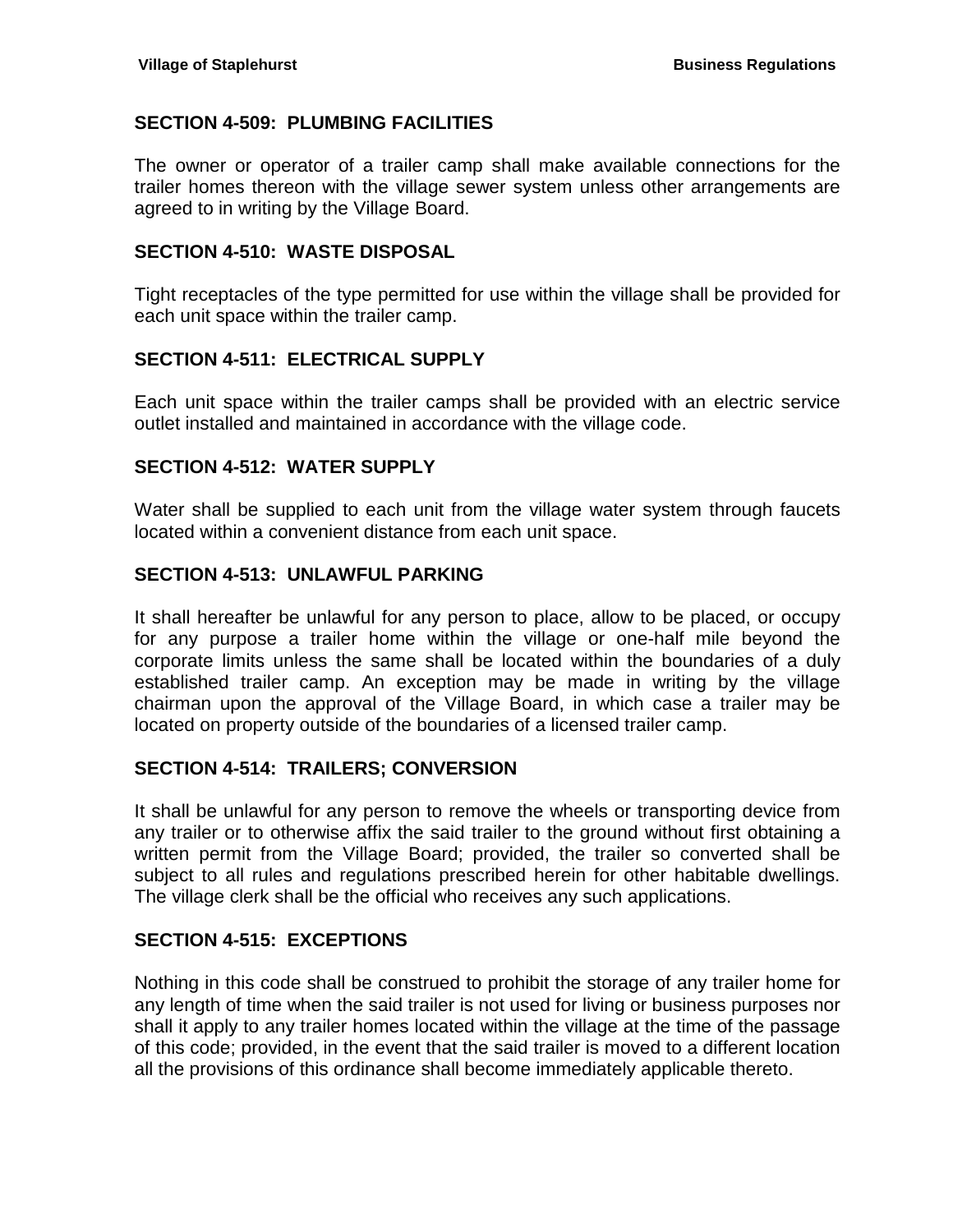# <span id="page-23-0"></span>**SECTION 4-516: CAMPS LIMITED**

There shall be a limit of three licensed trailer camps.

# <span id="page-23-1"></span>**SECTION 4-517: LIABILITY**

The owner of the property upon which any trailer or trailer camp is located shall be primarily liable for any of the violations of this article hereinbefore prescribed and shall also be primarily liable for the cost of any and all utility services provided by the village to the owner or occupant of a trailer located thereon.

#### <span id="page-23-2"></span>**SECTION 4-518: INSPECTIONS**

It shall be the duty of the owner, manager, or occupants of any public camp to allow any village officials to enter upon the premises for the purpose of inspection at any reasonable time.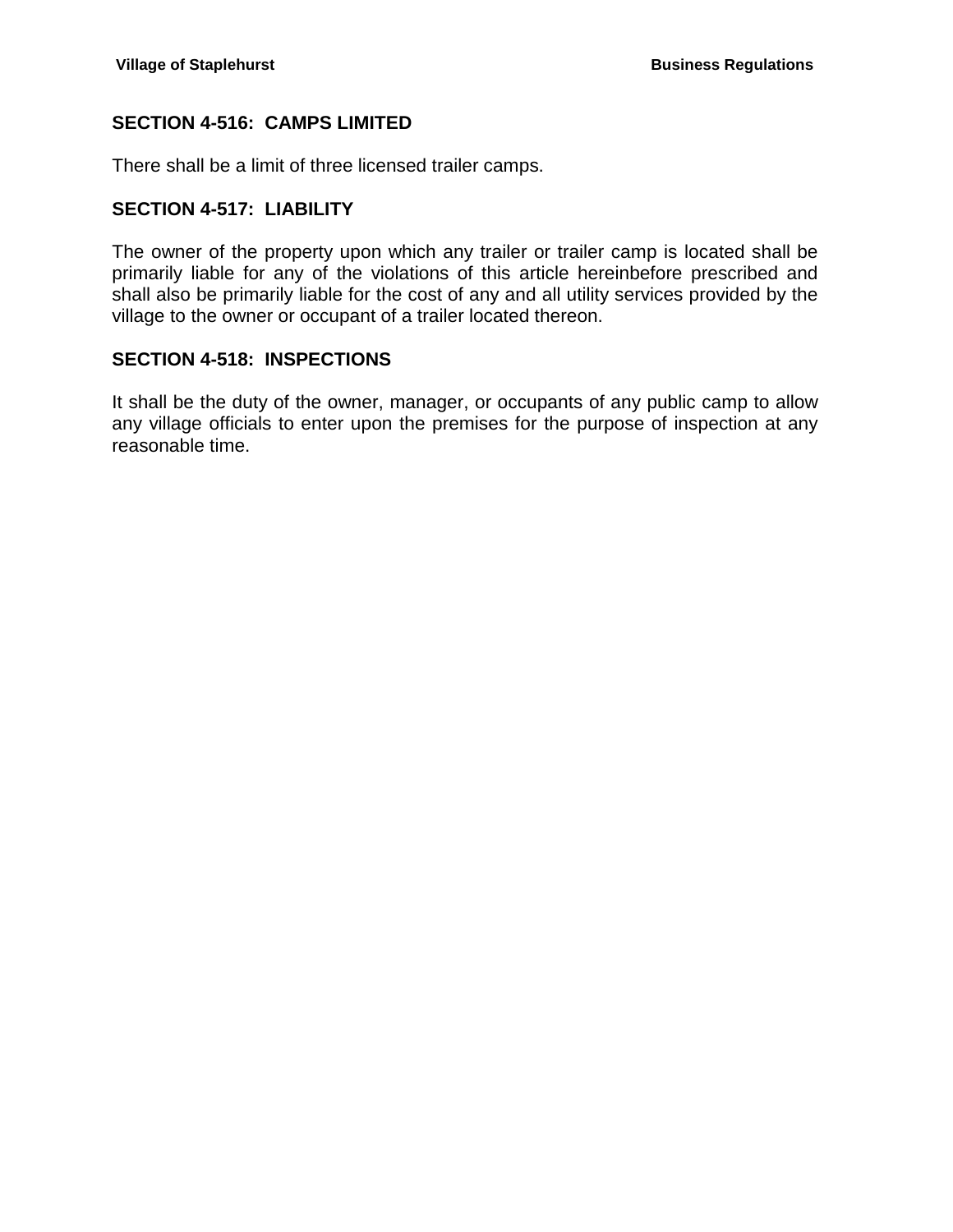# **Article 6 – Lottery and Bingo**

# <span id="page-24-1"></span><span id="page-24-0"></span>**SECTION 4-601: LOTTERY; SALES OUTLET LOCATIONS**

A. The lottery operator with whom the Village Board contracts to conduct its lottery shall not operate the lottery at a sales outlet location other than the location of the lottery operator without prior approval of the sales outlet location by the board. The board shall approve or disapprove each sales outlet location and individual, sole proprietorship, partnership, limited liability company, or corporation which desires to conduct the lottery at its sales outlet location solely on the basis of the qualification standards prescribed in Subsection (B).

B. Any individual, sole proprietorship, partnership, limited liability company, or corporation which seeks to have its location approved as an authorized sales outlet location shall:

- 1. Obtain a retail liquor license for consumption on the premises pursuant to Neb. Rev. Stat. Chapter 53, Article 1;
- 2. Not have been convicted of, forfeited bond upon a charge of, or pleaded guilty or nolo contendere to any offense or crime, whether a felony or a misdemeanor, involving any gambling activity or fraud, theft, willful failure to make required payments or reports or filing false reports with a governmental agency at any level;
- 3. Not have been convicted of, forfeited bond upon a charge of, or pleaded guilty or nolo contendere to any felony other than those described in Subsection (B)(2) within the 10 years preceding the filing of the application;
- 4. Not have had a gaming license revoked or canceled under the Nebraska Bingo Act, the Nebraska County and City Lottery Act, the Nebraska Lottery and Raffle Act, or the Nebraska Pickle Card Lottery Act;
- 5. Be fit, willing, and able to properly provide the service proposed in conformance with all provisions and requirements of the Nebraska County and City Lottery Act and the rules and regulations adopted and promulgated pursuant to the act.

(Neb. Rev. Stat. §9-642.01) (Ord. No. 2008-11, 11/25/08)

# <span id="page-24-2"></span>**SECTION 4-602: LOTTERY; QUALIFICATION STANDARDS**

If the applicant seeking to have a location approved as an authorized sales outlet location is a partnership, limited liability company, or corporation, the qualification standards shall apply to every partner of such partnership, every member of such limited liability company, every officer of such corporation and every stockholder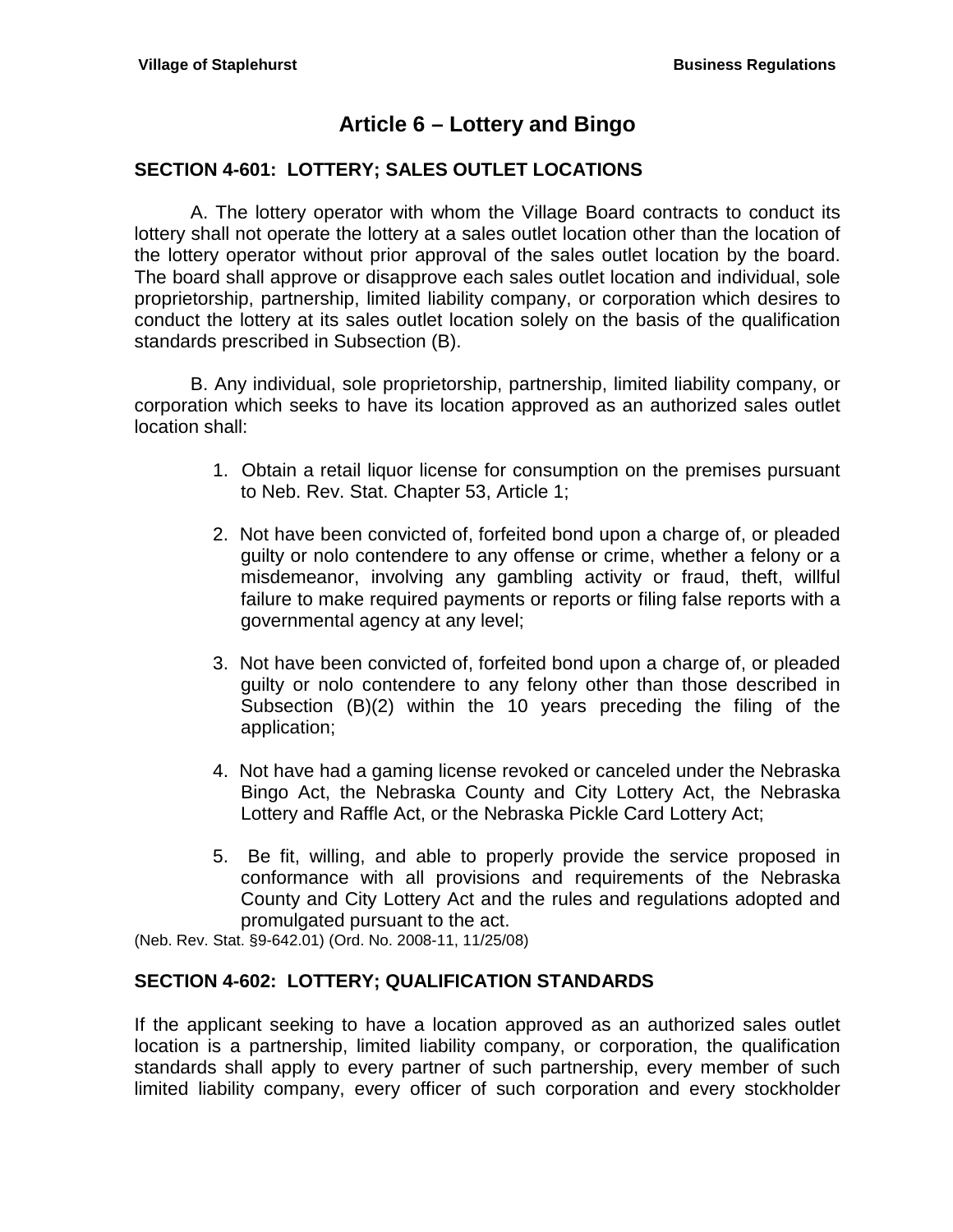owning more than 10% of the stock of such corporation. (Neb. Rev. Stat. §9-642.01) (Ord. No. 2008-11, 11/25/08)

# <span id="page-25-0"></span>**SECTION 4-603: LOTTERY; NOTIFICATION OF STATE**

The village shall notify the Department of Revenue of all approved lottery locations within 30 days of approval. (Neb. Rev. Stat. §9-642.01) (Ord. No. 2008-11, 11/25/08)

#### <span id="page-25-1"></span>**SECTION 4-604: LOTTERY; PARTICIPATION; RESTRICTIONS**

A. No person under 19 years of age shall play or participate in any way in the lottery established and conducted by the village.

B. No owner or officer of a lottery operator with whom the village contracts to conduct its lottery shall play the lottery conducted by the village. No employee or agent of the village, lottery operator, or authorized sales outlet location shall play the lottery of the village for which he or she performs work during such time as he or she is actually working at such lottery while on duty.

C. No person, employee or agent of any person or the village shall knowingly permit an individual under 19 years of age to play or participate in any way in the lottery conducted by the village.

D. Nothing shall prohibit the following persons from playing the lottery conducted by the village as long as such person is 19 years of age or older:

- 1. Any member of the Village Board, a village official, or the immediate family of such member or official; or
- 2. An owner or officer of an authorized sales outlet location for the village.

E. For purposes of this section, "immediate family of a member of the Village Board or a village official" shall mean:

- 1. A person who is related to the member or official by blood, marriage, or adoption and resides in the same household; or
- 2. A person who is claimed by the member or official or the spouse of the member or official as a dependent for federal income tax purposes. (Neb. Rev. Stat. §9-646) (Ord. No. 2008-10, 11/25/08)

# <span id="page-25-2"></span>**SECTION 4-605: BINGO**

Anyone requesting to hold games of bingo to be conducted within the village shall adhere to all rules and regulations of the Nebraska Bingo Act referred to in Neb. Rev. Stat. §9-201 through 9-266.